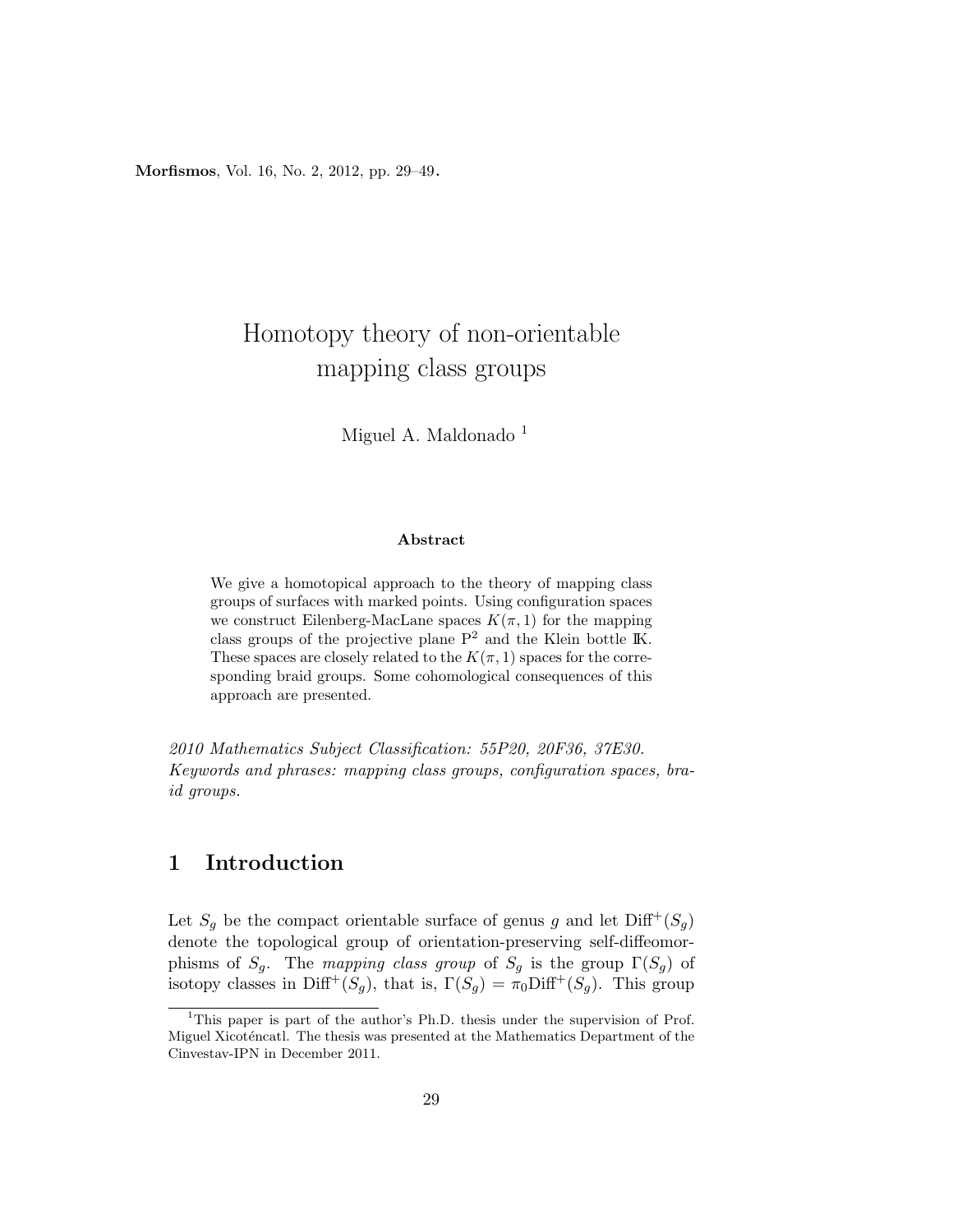has been widely studied in the past few decades specially due to its action on the Teichmüller space  $\mathcal{T}_q$  of isotopy classes of complex structures on  $S_q$ . The quotient by this action is the moduli space  $\mathcal{M}_g$  of Riemann surfaces, since the space  $\mathcal{T}_q$  is contractible and the action of  $\Gamma(S_q)$  is properly discontinuous ([18]), there is an isomorphism on rational cohomology  $H^*(\mathcal{M}_g; \mathbb{Q}) \cong H^*(\Gamma(S_g); \mathbb{Q})$ . This isomorphism is one of the main motivations for studying the cohomology of mapping class groups.

On the other hand, knowing the cohomology groups of the mapping class group is also useful in the classification of surface bundles. A surface bundle or  $S_q$ -bundle is a fiber bundle where the fiber is  $S_q$  and the structure group of  $S_q$ -bundles is Diff<sup>+</sup>( $S_q$ ). One way of determining if two  $S_q$ -bundles are isomorphic or not is considering characteristic classes, which are classes in  $H^*(B\text{Diff}^+(S_g); \mathbb{Z})$  which are natural with respect to bundle maps. It turns that for genus 0 and 1 this problem is solved (see [21]) and for genus  $g \geq 2$  it turns out that  $B\text{Diff}^+(S_q)$  is the classifying space of  $\Gamma(S_g)$  and thus characteristic classes of  $S_g$ -bundles are classes in  $H^*(\Gamma(S_g); \mathbb{Z})$ .

This work is concentrated on the homotopy theory associated with the theory of mapping class groups when the surface is non-orientable and has a set of k distinguished points. These groups are denoted by  $\Gamma^{k}(S)$  and are called the *punctured* mapping class group of the surface S. Some  $K(\pi, 1)$  for these groups arise naturally from certain actions on the unordered configuration spaces  $F_k(S)/\Sigma_k$ . The motivation for this approach is the relation of configuration spaces with surface braid groups and thus some constructions applies to these groups.

Section 2 begins with the definition of the groups  $\Gamma^k(S)$  and then a discussion on the construction of  $K(\pi, 1)$  spaces for these groups involving Borel constructions on configuration spaces. Section 3 focuses on the development of basic tools for the theory of configurations spaces which includes Fadell-Neuwirth fibrations and the identification of the fundamental group of  $F_k(S)$  and  $F_k(S)/\Sigma_k$  as braid groups of S. The case of  $P<sup>2</sup>$  is tackled in Section 4 using the theory of *orbit configuration* spaces  $F_k(M; G)$  with a particular interest in the spaces  $F_k(S^2; \mathbb{Z}_2)$  as they are related to  $F_k(P^2)$  via the covering map  $S^2 \to P^2$ . This will be used to show that the  $SO(3)$ -Borel construction of  $F_k(\mathbb{P}^2)/\Sigma_k$  is a  $K(\Gamma^k(\mathbf{P}^2), 1)$  space.

Configuration spaces of the Klein bottle IK are considered in Section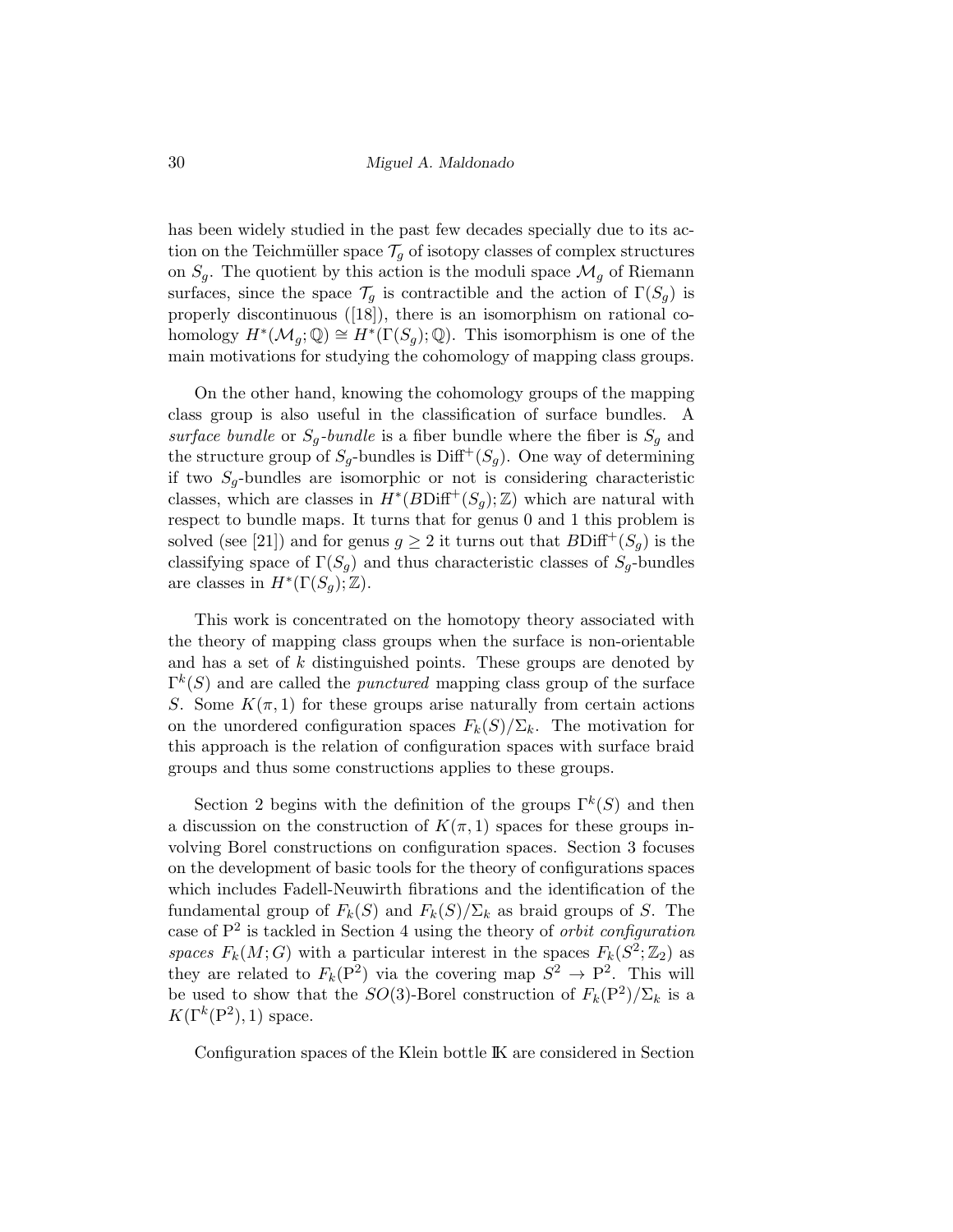5 to demonstrate that the space  $ESO(2) \times_{SO(2)} F_k(\mathbb{K})/\Sigma_k$  is a  $K(\pi, 1)$ space for  $\tilde{\Gamma}^k(\mathbb{K})$ , where  $\tilde{\Gamma}^k$  denotes the *reduced* mapping class group defined in Section 2. Here the  $SO(2)$ -action is given by rotations on the first coordinate and is thought to be the restriction of the action of the group  $\text{Diff}_0(K)$  of diffeomophisms of K isotopic to the identity.

The work is concluded by recalling a method for calculating the additive structure of the cohomology of unordered configuration spaces  $F_k(M)/\Sigma_k$  when M is a surface. This method consist on recognizing the homology of configuration spaces as a part of the homology of a larger space  $C(M; X)$  called the *labelled configuration spaces* or *config*uration space with parameters, which is based on the classical work of C. F. Bödigheimer, F. Cohen and L. Taylor ([7]). This method is useful for obtaining information about the cohomological structure of mapping class groups, although the details of the calculations will appear elsewhere.

## 2 The punctured mapping class group

The mapping class group  $\Gamma(S)$  of a compact surface S is the group of isotopy classes in Diff(S). Equivalently, one has  $\Gamma(S) = \text{Diff}(S)/\text{Diff}_0(S)$ , where  $\text{Diff}_0(S)$  consists of self-diffeomorphisms of S which are isotopic to the identity. As mentioned, we are interested on diffeomorphisms preserving a set of distinguished points. Let  $Q_k \subset S$  denote a subset of cardinality k and consider the group

$$
\text{Diff}^+(S; k) = \{ f \in \text{Diff}^+(S) \mid f(Q_k) = Q_k \}
$$

The *punctured* mapping class group of S is the group  $\Gamma^k(S)$  of isotopy classes of  $\text{Diff}^+(S; k)$ , where the isotopies preserve the set  $Q_k$ . As above, one can also define  $\Gamma^k(S) = \text{Diff}(S; k)/\text{Diff}_0(S; k)$ . The punctured mapping class group arises from the study of the mapping class group of a surface and that of its branched covering ([4]).

From the equivalent definitions above it is easy to see that the problem of determining the homotopy type of both  $\text{Diff}(S)$  and  $\text{Diff}_0(S)$ plays an important role in the theory of mapping class groups. One finds that, apart from few cases,  $\text{Diff}_0(S)$  and  $\text{Diff}(S)$  do not have the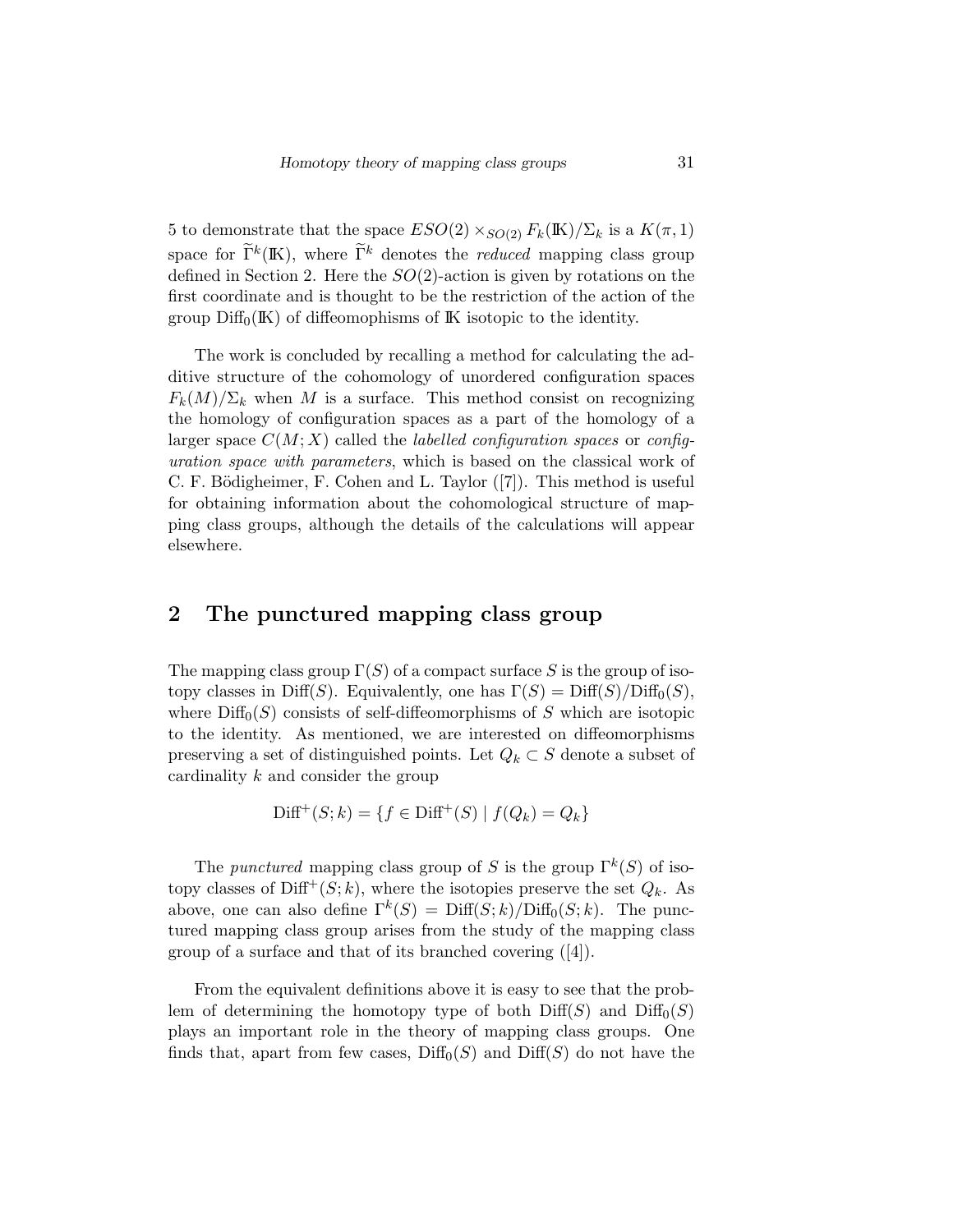32 Miguel A. Maldonado

same homotopy type, which will have a great impact on the constructions made in this work. We thus consider a slightly different definition of  $\Gamma^k(S)$  and define the *reduced* mapping class group  $\widetilde{\Gamma}^k(S)$  as the group of path components of  $\text{Diff}_0(S) \cap \text{Diff}(S; k)$ , which is  $\widetilde{\Gamma}^k(S) =$  $\pi_0(\text{Diff}_0(S) \cap \text{Diff}(S; k))$ . This group fits into an exact sequence of the form ([20])

$$
1 \longrightarrow \widetilde{\Gamma}^k(S) \longrightarrow \Gamma^k(S) \longrightarrow \Gamma(S) \longrightarrow 1
$$

We mention some low-genus cases for this sequence. First, recall that the mapping class group  $\Gamma(S^2)$  is trivial ([3]) since every orientationpreserving self-diffeomorphism of  $S^2$  is isotopic to the identity. The sequence above gives the isomorphism  $\widetilde{\Gamma}^k(S^2) \cong \Gamma^k(S^2)$ . Now, since every self-diffeomorphism of  $P^2$  can be lifted to a self-diffeomorphism of  $S^2$  it follows that  $\Gamma(P^2)$  consists of a single class and there is an isomorphism  $\widetilde{\Gamma}^k(\mathbf{P}^2) \cong \widetilde{\Gamma}^k(\mathbf{P}^2)$ .

Recall that the Klein bottle IK can be obtained as the quotient of  $T^2 = S^1 \times S^1$  by identifying a pair  $(u_1, u_2)$  with  $(-u_1, \overline{u}_2)$ , where  $\overline{u}$  is complex conjugation. The mapping class group  $\Gamma(\mathbb{K})$  is isomorphic to  $\mathbb{Z}_2 \oplus \mathbb{Z}_2$  ([19]) and thus there is a sequence

$$
1 \longrightarrow \widetilde{\Gamma}^k(\mathbb{K}) \longrightarrow \Gamma^k(\mathbb{K}) \longrightarrow \mathbb{Z}_2 \oplus \mathbb{Z}_2 \longrightarrow 1
$$

which exhibits  $\tilde{\Gamma}^k(\mathbb{K})$  as an order 4 subgroup of the punctured mapping class group.

As will be shown our  $K(\pi, 1)$  constructions depend heavily on the homotopy type of  $Diff(S)$  and  $Diff<sub>0</sub>(S)$ , which is recorded next in a classical theorem from A. Gramain.

Theorem 2.1. Let N be a compact connected surface, non-orientable, with or without boundary, and let  $\text{Diff}_0(N)$  be the subgroup of  $\text{Diff}(N)$ of diffeomorphisms isotopic to the identity. Then,

- 1. If N is  $P^2$ , then  $Diff_0(P^2) \simeq Diff(P^2)$  is homotopy equivalent to  $SO(3)$ .
- 2. If N is the Klein bottle or the Möbius band, then  $\text{Diff}_0(S)$  is homotopy equivalent to  $SO(2)$ .
- 3. For other non-orientable surfaces,  $\text{Diff}_0(N)$  is contractible.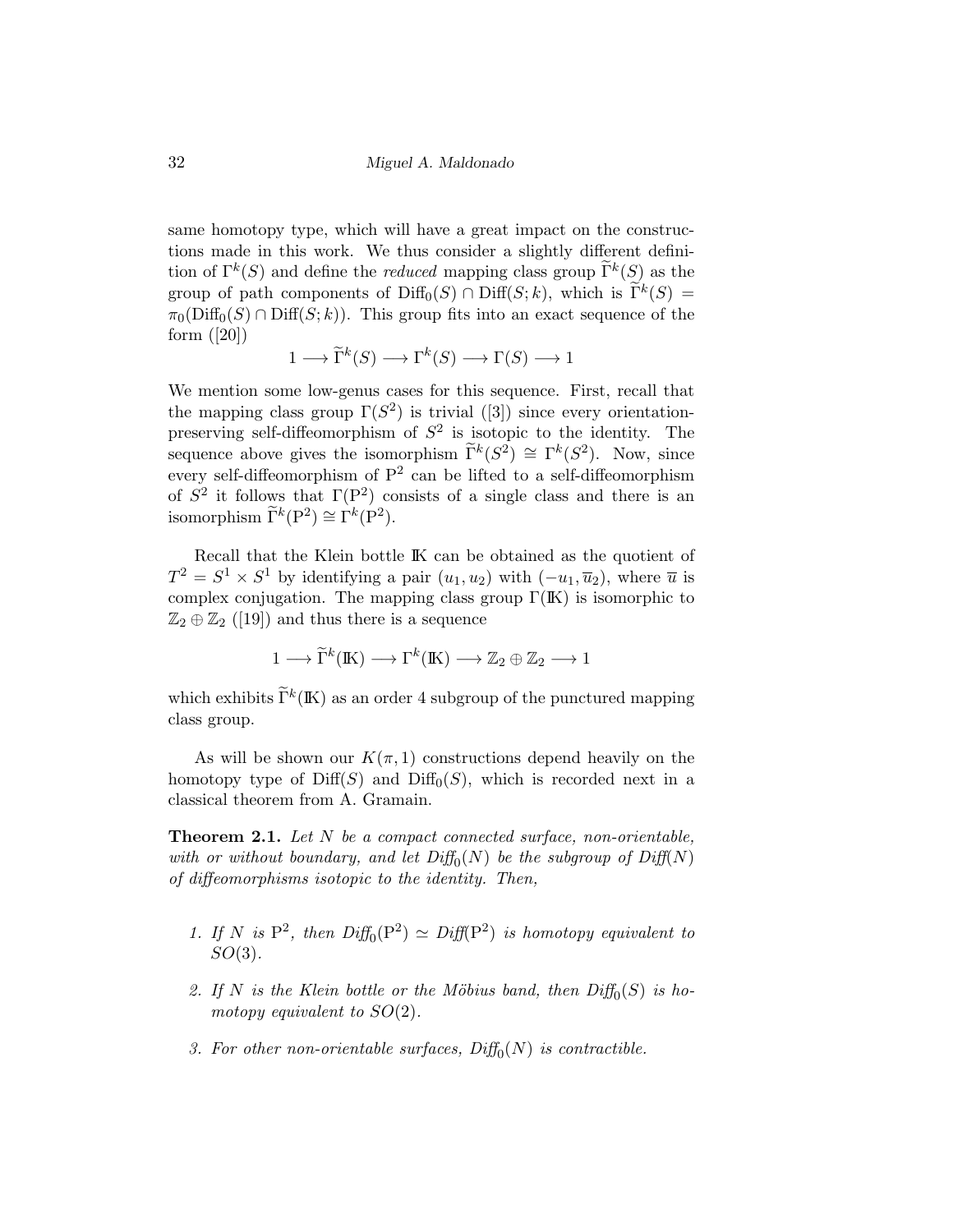A more general statement of this theorem involving orientable surfaces is considered in [12],[17], but for most surfaces  $\text{Diff}_0(S)$  is contractible. The rest of the paper will concentrate on the construction of  $K(\pi, 1)$  spaces for the groups  $\Gamma^k(\mathbb{P}^2)$  and  $\widetilde{\Gamma}^k(\mathbb{K})$ , which will be done using the concept of orbit homotopy space or Borel construction recorded in the following.

Let G be a topological group acting on a space X. The Borel construction associated to this action is the quotient

$$
EG \times_G X := (EG \times X) / G,
$$

where  $EG$  is a contractible space with a free  $G$ -action and the  $G$ -action on the product is given by  $g \cdot (e, x) = (eg^{-1}, gx)$ . This construction appears in the field of equivariant cohomology where the ordinary cohomology of  $EG \times_G M$  is defined as the *equivariant cohomology* of a manifold M with a G-action.

The present work focuses on the  $\text{Diff}(S)$ -action on the configuration spaces  $F_k(X)/\Sigma_k$  and the associated Borel constructions have a clear description using the Theorem 2.1 as we will show.

In the case of the group  $\text{Diff}(P^2)$  there is a homotopy equivalence obtained from a diagram of fibrations

$$
EDiff(P^2) \underset{\text{Diff}(P^2)}{\times} F_k(P^2) / \Sigma_k \simeq ESO(3) \underset{SO(3)}{\times} F_k(P^2) / \Sigma_k,
$$

where the diagonal action of  $SO(3)$  on  $F_k(\mathbb{P}^2)/\Sigma_k$  is induced from the action by rotations of lines through the origin in  $\mathbb{R}^3$ . Also from Theorem 2.1 above there is a homotopy equivalence

$$
E\mathrm{Diff}_0(\mathbb{K}) \underset{\mathrm{Diff}_0(\mathbb{K})}{\times} F_k(\mathbb{K})/\Sigma_k \simeq ESO(2) \underset{SO(2)}{\times} F_k(\mathbb{K})/\Sigma_k,
$$

where the diagonal action of  $SO(2)$  is given by rotations on the first coordinate of  $\mathbb{K} = T^2 / \approx$  defined above. Finally, note that for nonorientable surfaces of genus  $g \geq 2$ , there is a homotopy equivalence

$$
E\mathrm{Diff}_0(N_g) \times_{\mathrm{Diff}_0(N_g)} F_k(N_g)/\Sigma_k \simeq F_k(N_g)/\Sigma_k.
$$

In the next sections we consider the constructions associated to  $\mathbf{P}^2$ and IK and we prove they are indeed  $K(\pi, 1)$  spaces for the groups  $\Gamma^k(S)$ .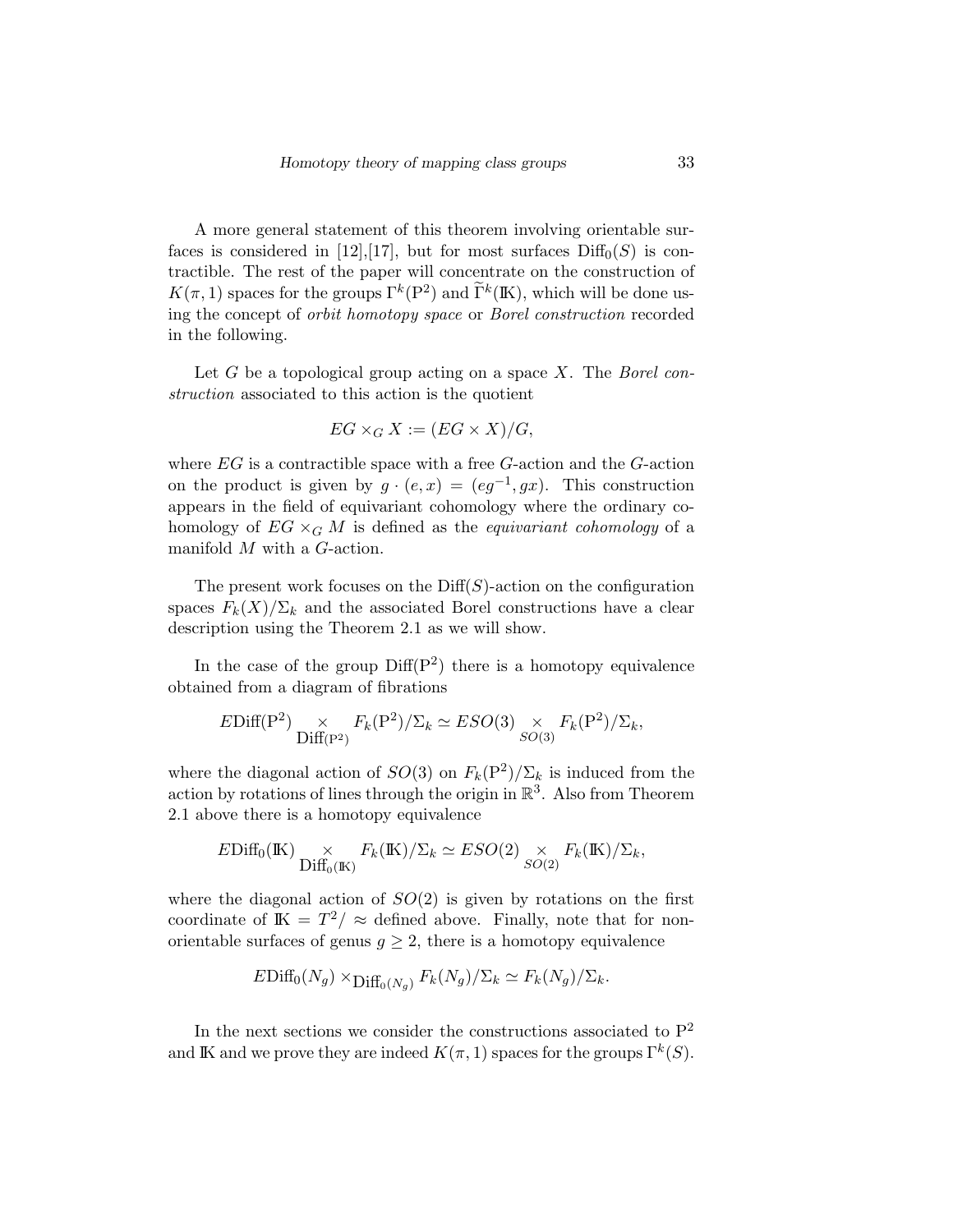This will be done using some tools from the theory of configuration spaces and basic properties of Borel constructions. These topics are introduced in the next section.

#### 3 Surface configuration spaces

Let M be a closed manifold. For  $k \geq 1$  define the k-th configuration space of M as the subspace of  $M^k$  given by

$$
F_k(M) = \{(x_1, \ldots, x_k) \mid x_i \neq x_j, \text{for } i \neq j\}
$$

For  $1 \leq m \leq k$  consider the projection

$$
p_{k,m}: F_k(M) \longrightarrow F_m(M), \quad (x_1, x_2, \dots, x_k) \mapsto (x_1, \dots, x_m),
$$

and note that for a fixed  $\hat{x} = (x_1, \ldots, x_m)$  the space  $p_{k,m}^{-1}(\hat{x})$  is identified with  $F_{k-m}(M\backslash Q_m)$ , where  $Q_m$  is a subset of cardinality m.

**Theorem 3.1.** The projection  $p_{k,m}$  is a fibration with fiber  $F_{k-m}(M)$  $\setminus Q_m$ 

These maps are called the Fadell-Neuwirth fibrations, named after E. Fadell and L. Neuwirth who introduced the theory in the classical paper [13]. These fibrations represent one of the main tools in the theory of configuration spaces and are mainly used in inductive arguments.

It is classically known that the fundamental group of  $F_k(\mathbb{R}^2)/\Sigma_k$  is isomorphic to the classical Artin braid group on  $k$  strands  $B_k$  and for ordered configurations  $F_k(\mathbb{R}^2)$  one gets the *pure* braid group  $P_k$  ([14]). A basic analysis of these spaces shows these are Eilenberg-MacLane spaces  $K(\pi,1)$ . In general the *pure braid group* of M is defined as  $P_k(M) = \pi_1 F_k(M)$  and  $B_k(M) = \pi_1 F_k(M) / \Sigma_k$  is its associated braid group.

The theory of surface configuration spaces is particularly interesting due to a result of J. Birman ([2]) which states that the homomorphism

$$
i_*: P_k(M) \longrightarrow (\pi_1 M)^k
$$

induced by the natural inclusion  $i : F_k(M) \to M^k$  is an isomorphism if  $\dim M \geq 3$  and is an epimorphism for  $\dim M = 2$ . This result shows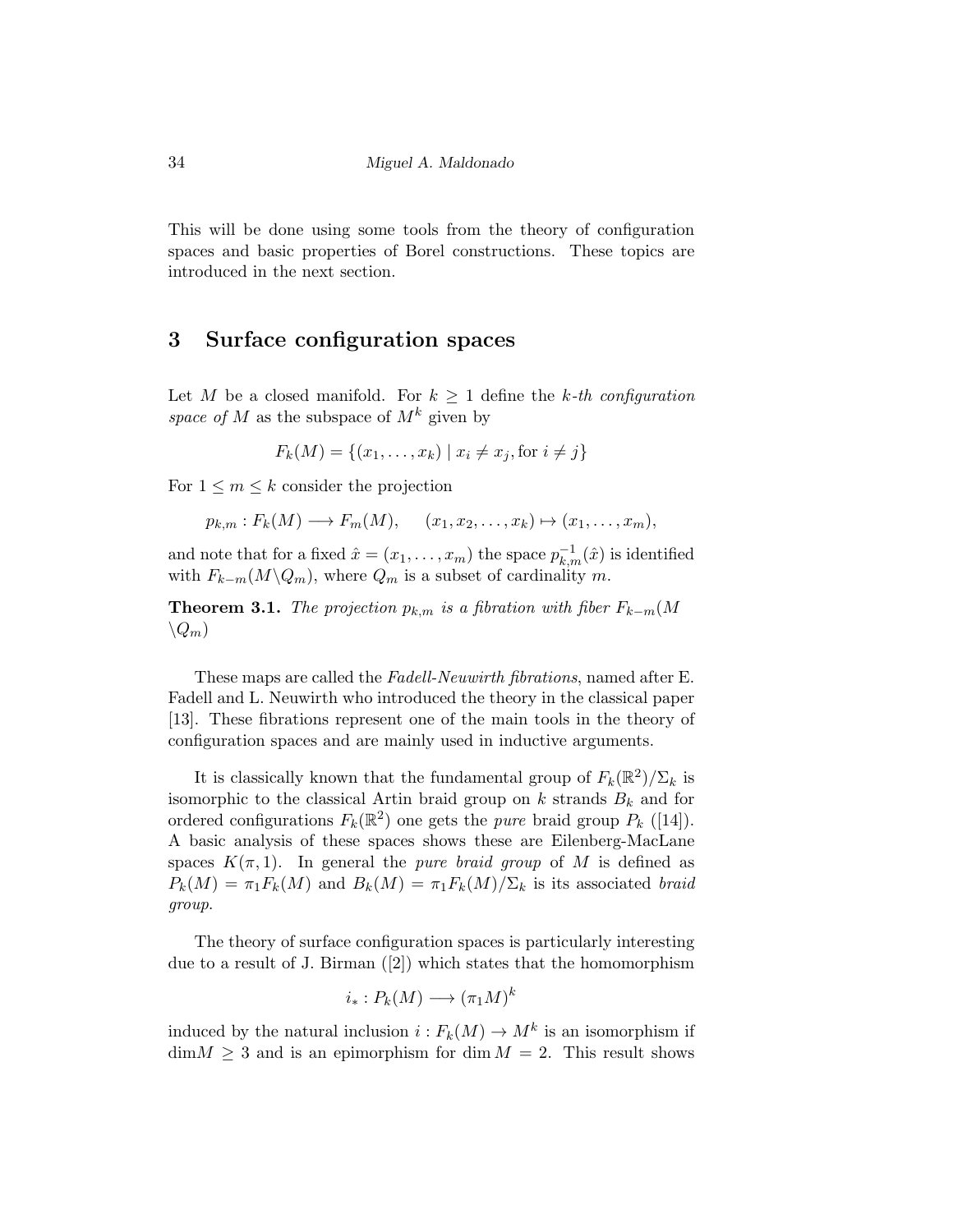that the structure of  $P_k(M)$  is totally determined by the geometry of  $M$  (expressed by the fundamental group) and when  $M$  is a surface the group  $P_k(M)$  exhibits a more complex structure since it has the pure braid group  $P_k$  as subgroup, arising from the canonical inclusion  $\mathbb{R}^2 \subset M$ . In fact, for a surface distinct from the 2-sphere and the projective plane, the kernel of the homomorphism  $i_*$  above is the normal closure of  $P_k$  ([16]). From a homotopical point of view more can be said

**Theorem 3.2** ([13]). For a compact 2-manifold  $M$  that is neither the 2-sphere  $S^2$  nor the projective plane  $P^2$ , the spaces  $F_k(M\backslash Q_m)$  and  $F_k(M\backslash Q_m)/\Sigma_k$  are  $K(\pi,1)$  spaces, for  $m\geq 0$ .

This theorem shows that from a homotopical point of view questions about configuration spaces of surfaces may be reduced to algebraic questions about their associated braid groups.

Configuration spaces for  $S^2$  are not  $K(\pi, 1)$  since  $F_k(S^2)$  contains the higher homotopy of  $S^2$  and  $SO(3)$ , see [10]. For configurations on P<sup>2</sup> the space  $ES^3 \times_{S^3} F_k(P^2)$  is a  $K(\pi,1)$  ([23]), where the  $S^3$ -action is induced from the double cover  $S^3 \to SO(3)$ . This construction is the total space of the fibration

$$
F_k(\mathbf{P}^2) \longrightarrow ES^3 \underset{S^3}{\times} F_k(\mathbf{P}^2) \longrightarrow BS^3,
$$

whose long exact sequence in homotopy shows that there is an isomorphism  $\pi_n F_k(P^2) \cong \pi_n(S^3)$ , for  $n \geq 2$  and thus  $F_k(P^2)$  is not a  $K(\pi, 1)$ space. In order to obtain a  $K(\pi,1)$  space for the  $S^2$  and  $P^2$  cases one must consider a Borel construction on their associated configuration space.

Configuration spaces as homogeneous spaces. Note the group  $Diff(S)$  of self-diffeomorphisms of S acts transitively on the configuration space  $F_k(S)/\Sigma_k$ . That is, given two configurations  $\hat{x}, \hat{y} \in F_k(S)/\Sigma_k$ there is an element  $f \in \text{Diff}(S)$  such that  $f(\hat{x}) = \hat{y}$ . Moreover, this diffeomorphism can be choosen to be isotopic to the identity ([20]). Also note that for a basepoint  $\hat{x} \in F_k(S)/\Sigma_k$ , the isotropy subgroup is precisely  $\text{Diff}(S; k)$ .

On the other hand, recall that for a general compact manifold M the topological group  $\text{Diff}(M)$  is a metrizable manifold modeled in a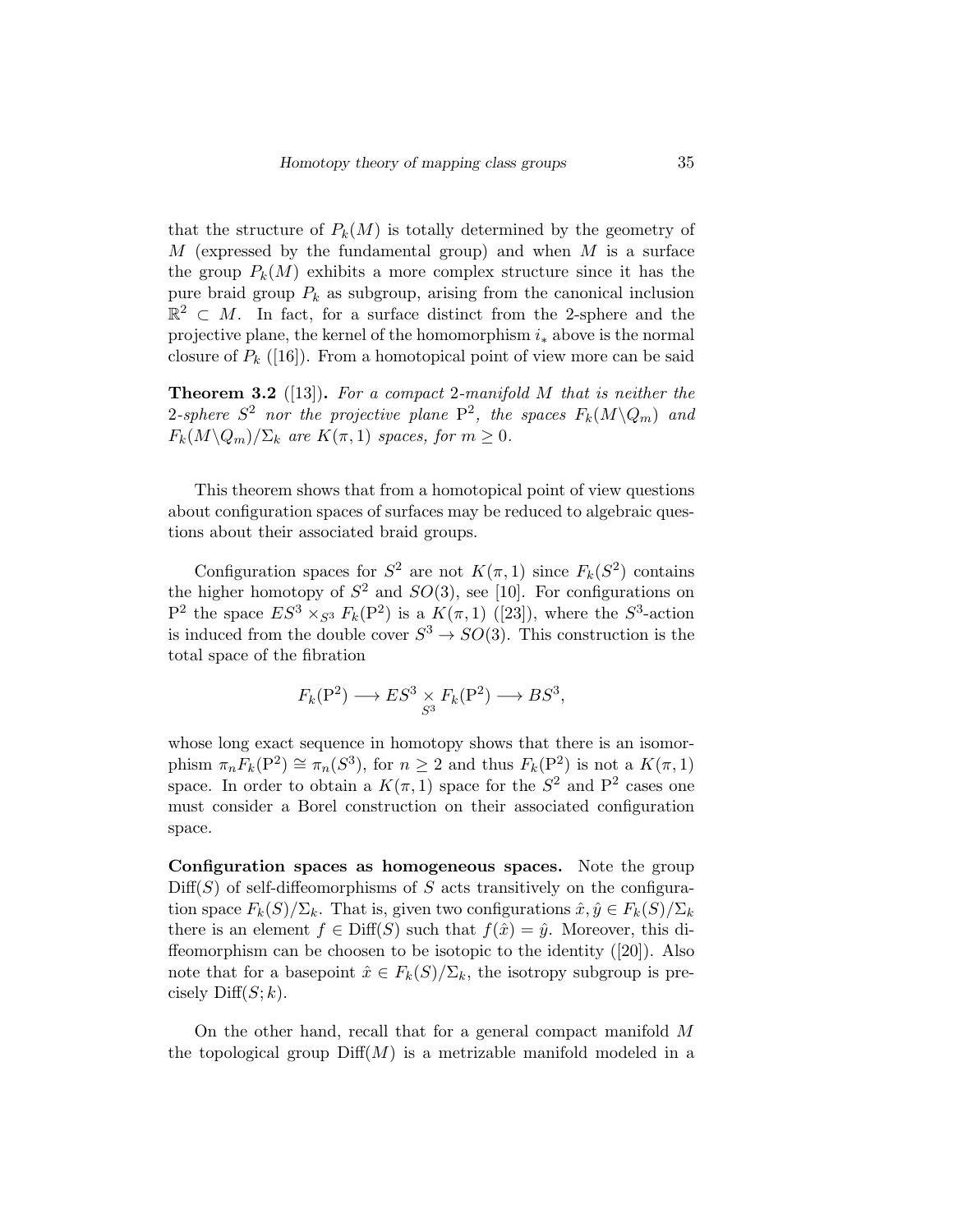Fréchet space  $([12], [1])$ ; hence it has the homotopy type of a CWcomplex. In particular, for a compact surface  $Diff(S)$  is locally compact and its diagonal action on  $F_k(S)/\Sigma_k$  induces a homeomorphism  $\text{Diff}(S)/\text{Diff}(S; k) \cong F_k(S)/\Sigma_k$  ([22]). Under these conditions the Borel construction  $EDiff(S) \times Diff(S) / \Sigma_k$  is homotopy equivalent to

$$
EDiff(S) \times Diff_{(S)} Diff(S)/Diff(S; k) \simeq EDiff(S)/Diff(S; k),
$$

where the space on the right is a model for the classifying space of  $Diff(S; k)$ . Note that if we consider the fundamental group of this Borel construction we get

$$
\pi_1(E\mathrm{Diff}(S) \times_{\mathrm{Diff}(S)} F_k(S)/\Sigma_k) \cong \pi_1 B\mathrm{Diff}(S;k) \cong \Gamma^k(S).
$$

This is the motivation for considering Borel constructions for constructing Eilenberg-MacLane spaces for punctured mapping class groups. In the following sections we consider the case of the projective plane  $P^2$ and the Klein bottle IK. In particular, we will prove that the spaces obtained at the end of Section 2 are indeed  $K(\pi, 1)$  spaces. We close this section showing a relation between braid groups and mapping class groups via covering maps.

Let  $SO(3)$  acts on  $S^2$  by rotations. For the diagonal action of  $SO(3)$ on the space  $F_k(S^2)/\Sigma_k$  one has the following

**Proposition 3.3** ([9]). For  $k \geq 3$ ,  $ESO(3) \times$  $\frac{\times}{SO(3)}$   $F_k(S^2)/\Sigma_k$  is an Eilenberg-MacLane space of the type  $K(\Gamma^k(S^2), 1)$ .

The universal cover  $SO(3)$  can be identified with the quaternions of unit length, which is the 3-sphere  $S^3$ . Thus the map  $\phi : S^3 \to SO(3)$ induces a  $S^3$ -action on configurations of  $S^2$ .

Corollary 3.4. For  $k \geq 3$  the space

$$
ES^3 \underset{S^3}{\times} F_k(S^2) / \Sigma_k
$$

is an Eilenberg-MacLane space of the type  $K(B_k(S^2), 1)$ .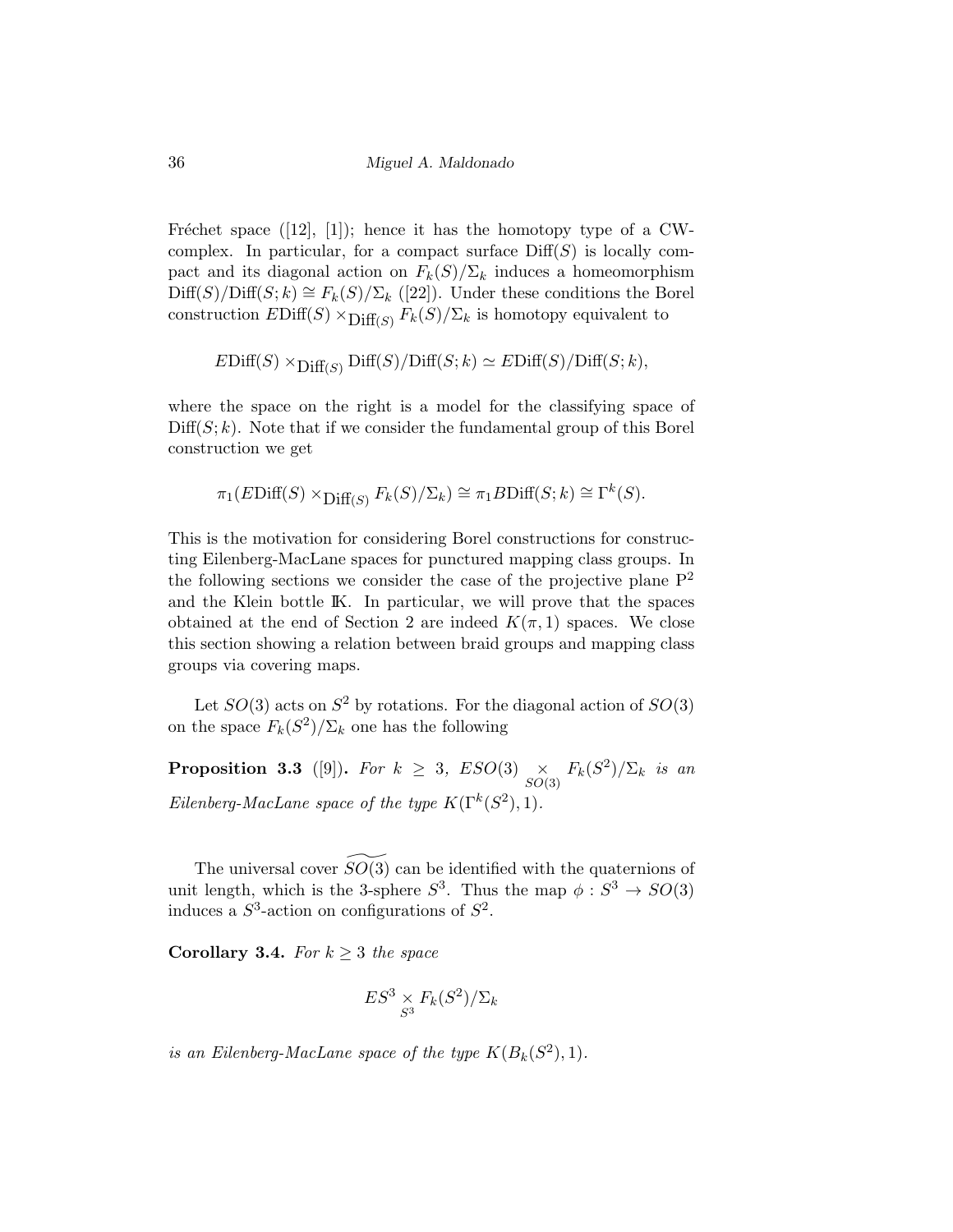Here the  $K(\pi, 1)$  part follows from the diagram of fibrations



and the following lemma

**Lemma 3.5** ([23]). If  $ESO(3) \times$  $SO(3)$ X is a  $K(\pi,1)$ , then  $ES^3 \times$  $S^3$ X is a  $K(\pi', 1)$ . Moreover,  $\pi' \cong \pi_1(X)$ .

## 4 Orbit configuration spaces

Let G be a group acting freely on a connected manifold  $M$ . The  $k$ -th orbit configuration space of M ([24]) is the space  $F_k(M; G)$  of k-tuples of points on distinct G-orbits:

$$
F_k(M;G) = \{(m_1,\ldots,m_k) \in M^k \mid Gm_i \cap Gm_j = \emptyset, i \neq j\},\
$$

where Gm denotes the G-orbit of m. Note that  $F_1(M; G) = M$  since the action is free and for the trivial group e one has  $F_k(M; e) = F_k(M)$ .

In this context of group actions on manifolds there is also a version of the Fadell-Neuwirth fibrations.

**Theorem 4.1.** For  $1 \le m \le k$ , the projection on the first m coordinates

$$
p_{k,m}: F_k(M; G) \longrightarrow F_m(M; G)
$$

is a fibration with fiber  $F_{k-m}(M\backslash O_m;G)$ , where  $O_m$  is the disjoint union of m distinct orbits.

There is another tool relating the quotient  $M/G$  of the G-action and the orbit configuration spaces  $F_k(M; G)$ . For a principal G-bundle  $\pi : M \to M/G$  there is an induced principal  $G^k$ -bundle

$$
\tilde{\pi}: F_k(M; G) \longrightarrow F_k(M/G),
$$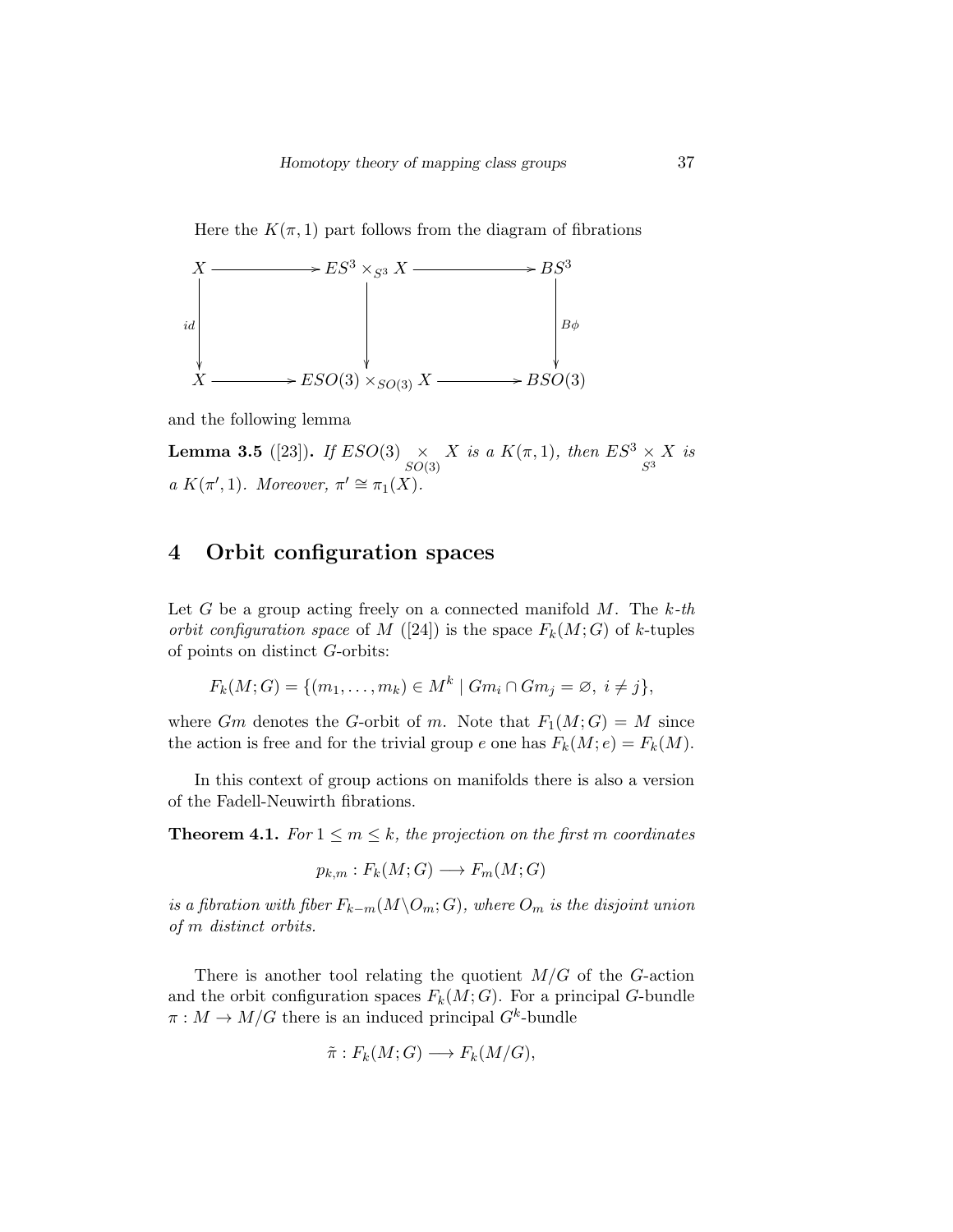where  $\tilde{\pi}(m_1,\ldots,m_k) = (\pi(m_1),\ldots,\pi(m_k))$  and the action of  $G^k$  on  $F_k(M;G)$  is given by

$$
(g_1, g_2, \ldots g_k) \cdot (m_1, m_2, \ldots, m_k) = (g_1 m_1, g_2 m_2, \ldots, g_k m_k).
$$

For the proof of these statements see [24].

As an example consider  $\mathbb{Z}_2$  acting on  $S^2$  via the antipodal map. By the comments above, there is a covering map

$$
(\mathbb{Z}_2)^k \longrightarrow F_k(S^2; \mathbb{Z}_2) \longrightarrow F_k(\mathbf{P}^2)
$$

which shows that one way for studying configurations on the projective plane is considering the orbit configuration spaces for the 2-sphere. We will do this in the next paragraphs.

Let us consider the orbit configuration space for  $S^2 \backslash O_n$  and note that

$$
F_1(S^2 \backslash O_n; \mathbb{Z}_2) = S^2 \backslash O_n = S^2 \backslash Q_{2n},
$$

where  $O_n = Q_{2n}$  consists of n distinct pairs of antipodal points. We thus note that  $F_1(S^2 \backslash O_n; \mathbb{Z}_2)$  is a  $K(\pi, 1)$  space. Applying induction on  $k$  in the fibration

$$
F_1(S^2 \setminus O_{n+k-1}; \mathbb{Z}_2) \longrightarrow F_k(S^2 \setminus O_n; \mathbb{Z}_2) \longrightarrow F_{k-1}(S^2 \setminus O_n; \mathbb{Z}_2)
$$

we obtain that  $F_k(S^2 \backslash O_n; \mathbb{Z}_2)$  is a  $K(\pi, 1)$ .

**Theorem 4.2.** Let  $SO(3)$  acts diagonally on  $F_k(S^2; \mathbb{Z}_2)$ . Then, for  $k \geq 2$ , the space  $ESO(3) \propto$  $\underset{SO(3)}{\times} F_k(S^2; \mathbb{Z}_2)$  is a  $K(\pi, 1)$ .

*Proof.* Consider the subspace W of  $F_2(S^2; \mathbb{Z}_2)$  given by pairs of orthogonal vectors of unit lenght. The group  $SO(3)$  acts on W transitively and freely and commutes with the antipodal action of  $\mathbb{Z}_2$ . Thus one has that  $W = SO(3)$  and the inclusion

$$
W\longrightarrow F_2(S^2;\mathbb{Z}_2)
$$

is a  $SO(3)$ -equivariant homotopy equivalence ([10]). The inclusion thus induces a homotopy equivalence between Borel constructions

$$
ESO(3) \underset{SO(3)}{\times} W \xrightarrow{\simeq} ESO(3) \underset{SO(3)}{\times} F_2(S^2; \mathbb{Z}_2).
$$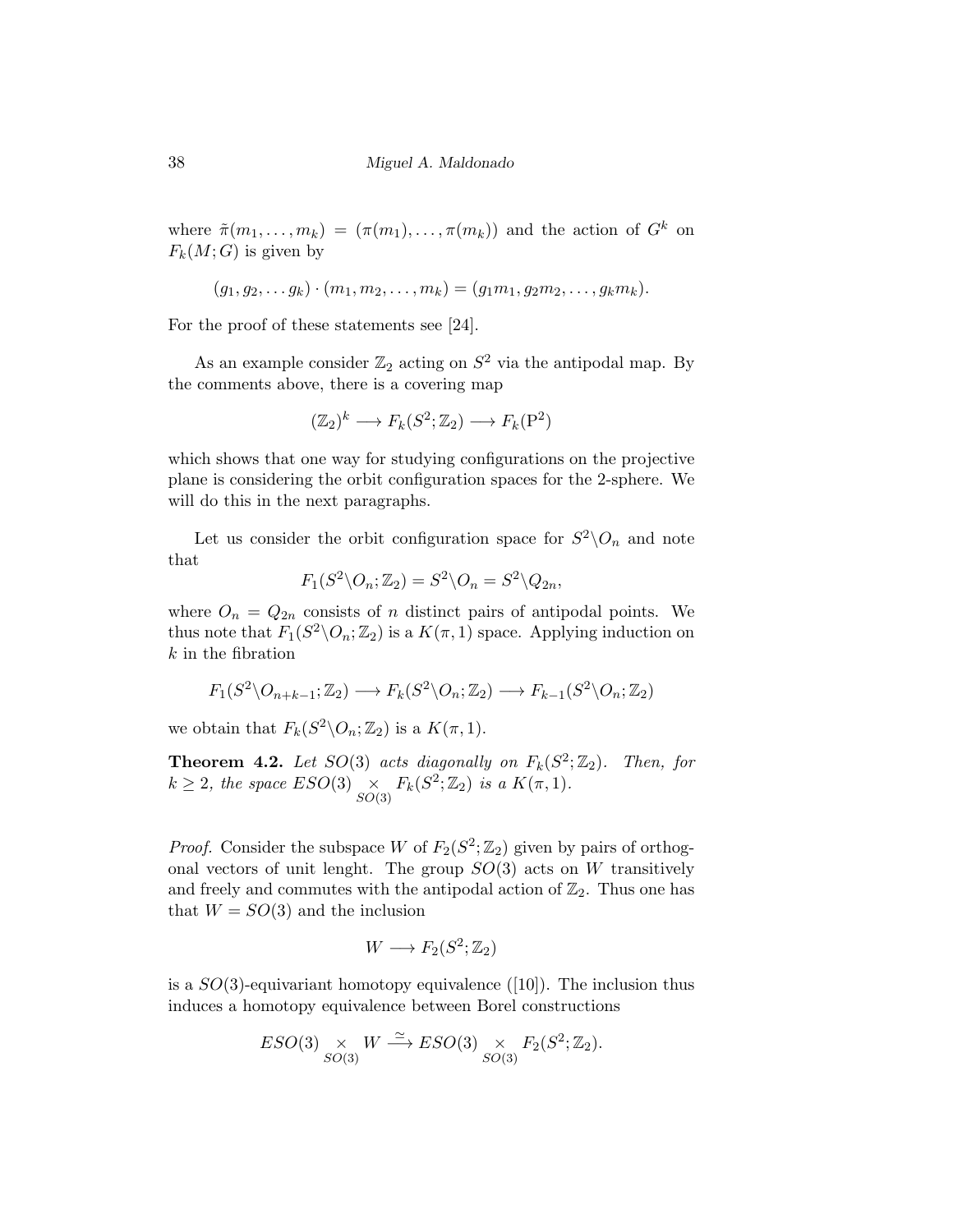The space on the left is homotopy equivalent to  $ESO(3)$  which is contractible. Thus  $ESO(3) \times_{SO(3)} F_2(S^2; \mathbb{Z}_2)$  is contractible.

On the other hand, consider the fibration

$$
F_{k-2}(S^2 \backslash O_2; \mathbb{Z}_2) \longrightarrow F_k(S^2; \mathbb{Z}_2) \stackrel{p}{\longrightarrow} F_2(S^2; \mathbb{Z}_2).
$$

By the comments preceding the theorem, the fiber is  $K(\pi, 1)$  and thus the map  $p$  induces isomorphisms

$$
p_* : \pi_n F_k(S^2; \mathbb{Z}_2) \xrightarrow{\cong} \pi_n F_2(S^2; \mathbb{Z}_2), \quad n \neq 1
$$

Finally, consider the commutative diagram

$$
F_k(S^2; \mathbb{Z}_2) \longrightarrow ESO(3) \underset{SO(3)}{\times} F_k(S^2; \mathbb{Z}_2) \longrightarrow BSO(3)
$$
\n
$$
\downarrow \qquad \qquad \downarrow \qquad \qquad \downarrow
$$
\n
$$
F_2(S^2; \mathbb{Z}_2) \longrightarrow ESO(3) \underset{SO(3)}{\times} F_2(S^2; \mathbb{Z}_2) \longrightarrow BSO(3)
$$

where each row is a fibration. Since  $p$  induces isomorphisms on  $\pi_n$  for  $n \neq 1$  if follows that

$$
\pi_n\left(ESO(3)\underset{SO(3)}{\times}F_k(S^2;\mathbb{Z}_2)\right)=0
$$

for  $n \neq 1$  and the theorem follows.  $\Box$ 

The main consequence of this theorem is a determination of the homotopy type of the Borel construction for the SO(3)−action on configurations of the projective plane. This result can also be proved directly from the identification of  $P^2$  with the Grassmann manifold  $O(3)/O(1) \times O(2)$ , this proof is given in [23].

**Theorem 4.3.** For  $k \geq 2$ , the construction  $ESO(3) \times_{SO(3)} F_k(P^2)$  is a  $K(\pi,1)$  space.

*Proof.* Given the covering map  $\pi : F_k(S^2; \mathbb{Z}_2) \to F_k(\mathbb{P}^2)$  let us consider the induced commutative diagram which each row is a fibration

$$
F_k(S^2; \mathbb{Z}_2) \longrightarrow ESO(3) \underset{SO(3)}{\times} F_k(S^2; \mathbb{Z}_2) \longrightarrow BSO(3)
$$
  
\n
$$
\downarrow \qquad \qquad \downarrow \qquad \qquad \downarrow \qquad \qquad \downarrow
$$
  
\n
$$
F_k(\mathbf{P}^2) \longrightarrow ESO(3) \underset{SO(3)}{\times} F_k(\mathbf{P}^2) \longrightarrow BSO(3)
$$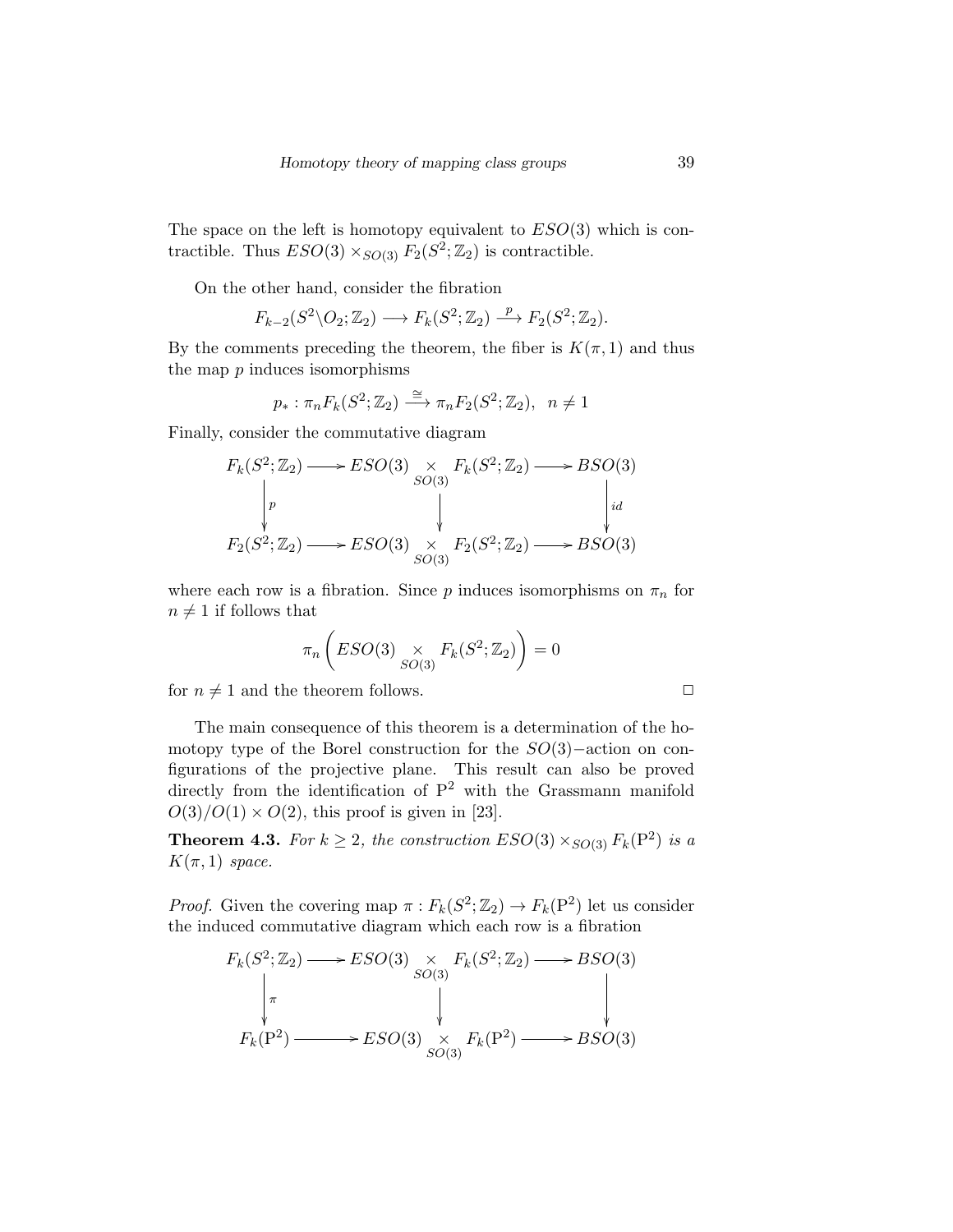Here,  $SO(3)$  acts diagonally on  $F_k(P^2)$  considering  $P^2$  as the space of lines through the origin in  $\mathbb{R}^3$ . Since  $\pi$  is a covering map, it induces an isomorphism in  $\pi_i$ , for all  $i \neq 1$ . It follows that the vertical map on the middle also induces an isomorphism in  $\pi_i$ , for  $i \neq 1$ . From the preceding theorem, it follows that  $ESO(3) \times$  $\underset{SO(3)}{\times} F_k(\mathbf{P}^2)$  is a  $K(\pi, 1)$ .  $\Box$ 

Since  $1 \times \Sigma_k$  acts freely on  $ESO(3) \underset{SO(3)}{\times} F_k(\mathbf{P}^2)$  it follows that

$$
ESO(3) \underset{SO(3)}{\times} F_k(\mathbf{P}^2) / \Sigma_k
$$

is a  $K(\pi,1)$  with  $\pi$  isomorphic to  $\Gamma^k(\mathbb{P}^2)$ , by the results on Section 3. This theorem is used in [23] and [10] to get that  $ES^3 \times_{S^3} F_k(P^2)$  and  $ES^3 \times_{S^3} F_k(P^2)/\Sigma_k$  are  $K(\pi, 1)$  spaces for the pure braid group  $P_k(P^2)$ and the (full) braid group  $B_k(P^2)$ , respectively.

**Proposition 4.4.** [23] For  $k \geq 2$ , the space  $ES^3 \times_{S^3} F_k(P^2)/\Sigma_k$  is a  $K(B_k(P^2), 1).$ 

The proof of this theorem can be obtained from Lemma 3.5 above and certain diagram of fibrations. Moreover, these methods can be applied also for  $K(\pi, 1)$  spaces for the braid groups of the 2-sphere  $S^2$ .

### 5 Configurations on the Klein bottle

Let  $T^2 = S^1 \times S^1$  be the standard 2-dimensional torus and let  $\mathbb{K} =$  $T^2/\sim$  be the Klein bottle, where  $(u_1, u_2) \sim (-u_1, \overline{u}_2)$  and  $\overline{u}_2$  is complex conjugation. Consider the action

$$
\theta: O(2) \times T^2 \longrightarrow T^2,
$$

given by  $(A, (u_1, u_2)) \mapsto (Au_1, \det(A)u_2)$ , where  $Au_1$  is matrix multiplication. Thus, there is a commutative diagram

$$
O(2) \times T^2 \xrightarrow{\theta} T^2
$$
  

$$
1 \times \pi \downarrow \qquad \qquad \downarrow \pi
$$
  

$$
O(2) \times \text{IK} \xrightarrow{\hat{\theta}} \text{IK}
$$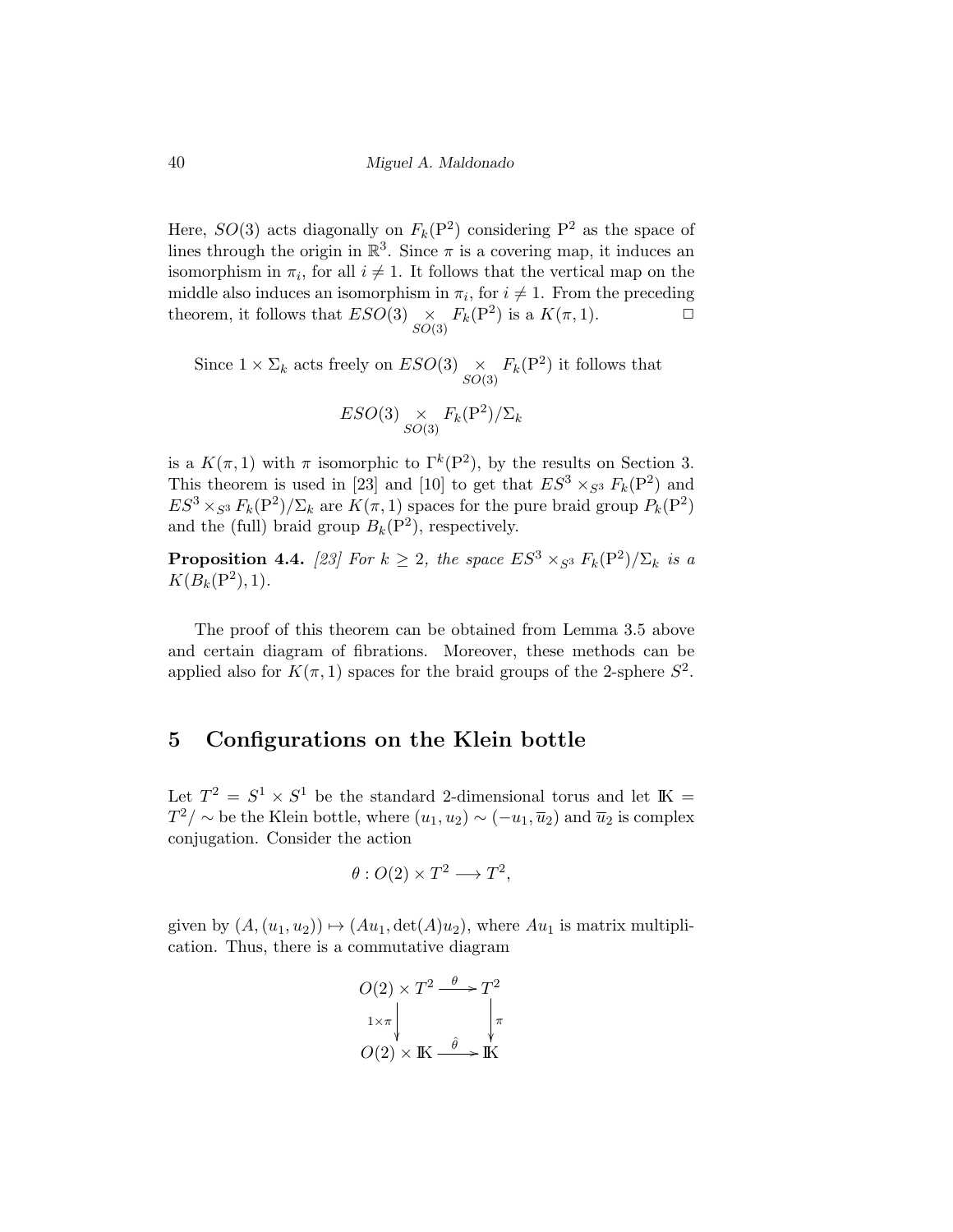where  $\pi: T^2 \to \mathbb{K}$  is the obvious quotient map, and  $\hat{\theta}$  is the induced action on IK.

The restriction of the action  $\hat{\theta}$  above gives an  $SO(2)$ -action on IK, which is given by matrix multiplication on the first coordinate and leaving the second coordinate fixed:

$$
SO(2) \times \mathbb{K} \longrightarrow \mathbb{K}, \quad (A,(u_1,u_2)) \mapsto (Au_1,u_2).
$$

Consider the  $SO(2)$ -action induced on  $F_k(\mathbb{K})$  and its associated Borel construction.

**Lemma 5.1.** Let  $k \geq 1$  and assume that  $ESO(2) \times$  $SO(2)$ IK is a  $K(\pi,1)$ 

space. Then the space

$$
ESO(2) \underset{SO(2)}{\times} F_k(\mathbb{K})
$$

is also a  $K(\pi', 1)$ .

**Remark.** The assumption on the  $SO(2)$ -Borel construction for IK will be proven at the end of this section, so Lemma 5.1 is actually true for  $k \geq 1$ .

Proof. Consider the Fadell-Neuwirth fibration

$$
I\!K\backslash Q_2 \longrightarrow F_2(I\!K\backslash Q_1) \longrightarrow I\!K\backslash Q_1.
$$

It follows from the homotopy exact sequence that  $F_2(\mathbb{K}\backslash Q_1)$  is a  $K(\pi)$ , 1). Also, this space is the base space of the fibration

$$
I\!K \setminus Q_3 \longrightarrow F_3(I\!K \setminus Q_1) \longrightarrow F_2(I\!K \setminus Q_1)
$$

from which one gets that  $F_3(\mathbb{K}\backslash Q_1)$  is also a  $K(\pi', 1)$ . Continuing with this process one can show that  $F_k(\mathbb{K}\backslash Q_1)$  is a  $K(\pi,1)$  space. Now consider the fibration induced at the level of Borel constructions

$$
F_{k-1}(\mathbb{K}\backslash Q_1) \longrightarrow ESO(2) \underset{SO(2)}{\times} F_k(\mathbb{K}) \longrightarrow ESO(2) \underset{SO(2)}{\times} \mathbb{K}.
$$

By hypothesis, the space  $ESO(2) \times$  $SO(2)$ IK is a  $K(\pi,1)$ . Then the lemma follows from the associated homotopy exact sequence.  $\Box$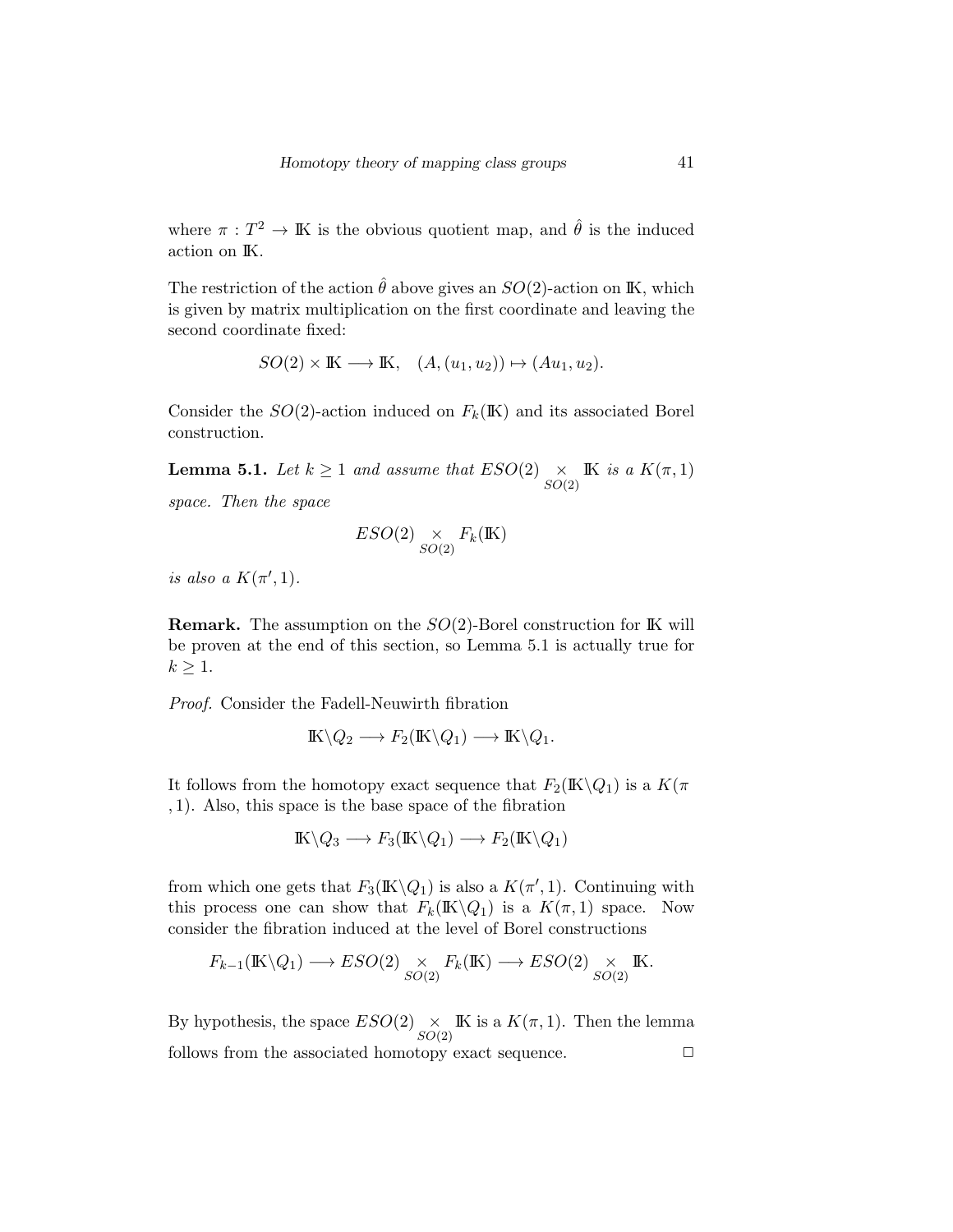**Corollary 5.2.** For  $k \geq 1$ , the space  $ESO(2) \times$  $\underset{SO(2)}{\times} F_k(\mathbb{K})/\Sigma_k$  is a  $K(\pi,1)$ .

The rest of the section will be devoted to prove the following resut, which was assumed in Lemma 5.1.

**Lemma 5.3.** The space  $ESO(2) \times$  $SO(2)$ IK is a  $K(\pi,1)$ .

Proof. Consider the natural fibration

$$
\mathbb{K} \longrightarrow ESO(2) \underset{SO(2)}{\times} \mathbb{K} \longrightarrow BSO(2)
$$

and its associated homotopy exact sequence

$$
\cdots \longrightarrow \pi_i(\mathbb{K}) \longrightarrow \pi_i(ESO(2) \underset{SO(2)}{\times} \mathbb{K}) \longrightarrow \pi_i(BSO(2)) \longrightarrow \cdots
$$

Now, since  $\pi_i(K)$  is trivial for  $i \geq 2$  and  $BSO(2)$  is a  $K(\mathbb{Z}, 2)$ , the homotopy groups  $\pi_i(ESO(2) \times SO(2))$ IK) are trivial for  $i \geq 3$ . Notice that  $\pi_2(ESO(2)\mathop{\times}\limits_{SO(2)}$ **IK)** is trivial if and only if the boundary map  $\partial$  in the following exact sequence is injective

$$
\pi_2(ESO(2) \underset{SO(2)}{\times} \mathbb{K}) \to \pi_2BSO(2) \xrightarrow{\partial} \pi_1\mathbb{K} \to \pi_1(ESO(2) \underset{SO(2)}{\times} \mathbb{K}).
$$

Since IK is a finite dimensional  $K(\pi, 1)$  the fundamental group  $\pi_1\mathbb{K}$ is torsion-free <sup>2</sup> and thus it suffices to prove that  $\partial$  is nonzero. First consider the diagram



<sup>&</sup>lt;sup>2</sup>This result can be obtained as a consequence of Proposition 4.2 in  $[8]$  on the free resolution induced by the universal cover of a  $K(\pi, 1)$  space.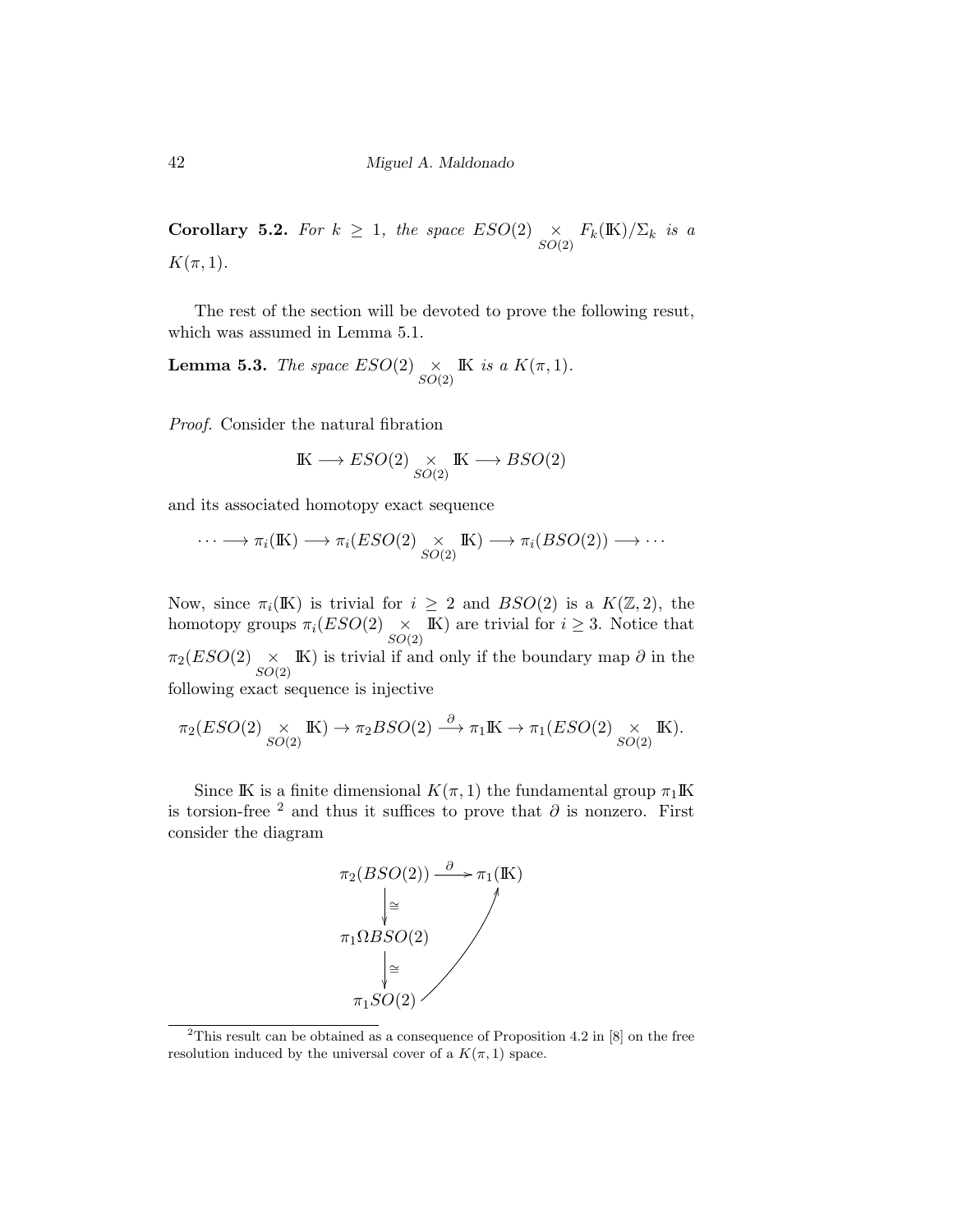where the isomorphism at the top arises from the homotopy exact sequence for the path-loop fibration of  $BSO(2)$  and the isomorphism at the bottom is induced by the natural homotopy equivalence. Via these isomorphisms the boundary map  $\partial$  can be considered as a morphism on fundamental groups  $\pi_1SO(2) \to \pi_1\mathbb{K}$ .

On the other hand, recall there is a  $SO(2)$ -action on IK by rotation on the first coordinate:  $(Au_1, u_2)$ . If  $(u_0, u_0)$  denotes the base point of IK this action induces a map  $\theta$ :  $SO(2) \rightarrow \mathbb{K}$  given by evaluation of a rotation on  $(u_0, u_0)$ .

We finish the proof by noting that  $\partial$  is the map induced by  $\theta$  at the level of fundamental groups

$$
\theta_* : \pi_1SO(2) \longrightarrow \pi_1\mathbb{K}
$$

which is clearly a non-zero homomorphism.  $\Box$ 

#### 6 Cohomological considerations

The  $K(\pi, 1)$  spaces constructed previously can be used to get a homotopical aproximation to the calculation of the cohomology of mapping class groups and also for braid groups. This is done by the identification  $H^*(\pi) = H^*(K(\pi, 1))$ , for a commutative ring of coefficients. This approach has been considered in [20], [23], [6] obtaining remarkable information on the cohomological structure. In what follows we will recall some of these results.

**The 2-sphere.** Let  $SO(3)$  acts on  $S^2$  by rotations and consider the associated diagonal action on  $F_k(S^2)/\Sigma_k$ . The Borel construction for this action

$$
ESO(3) \underset{SO(3)}{\times} F_k(S^2)/\Sigma_k
$$

is a  $K(\pi,1)$  for the punctured mapping class group  $\Gamma^k(S^2)$ , for  $k \geq$ 2, as mentioned in Section 3. Moreover, with mod-2 coefficients this construction gives an isomorphism of  $H^*(BSO(3); \mathbf{F}_2)$ -modules

$$
H^*(\Gamma^{2k}(S^2); \mathbf{F}_2) \cong H^*(BSO(3); \mathbf{F}_2) \otimes H^*(F_{2k}(S^2)/\Sigma_{2k}; \mathbf{F}_2),
$$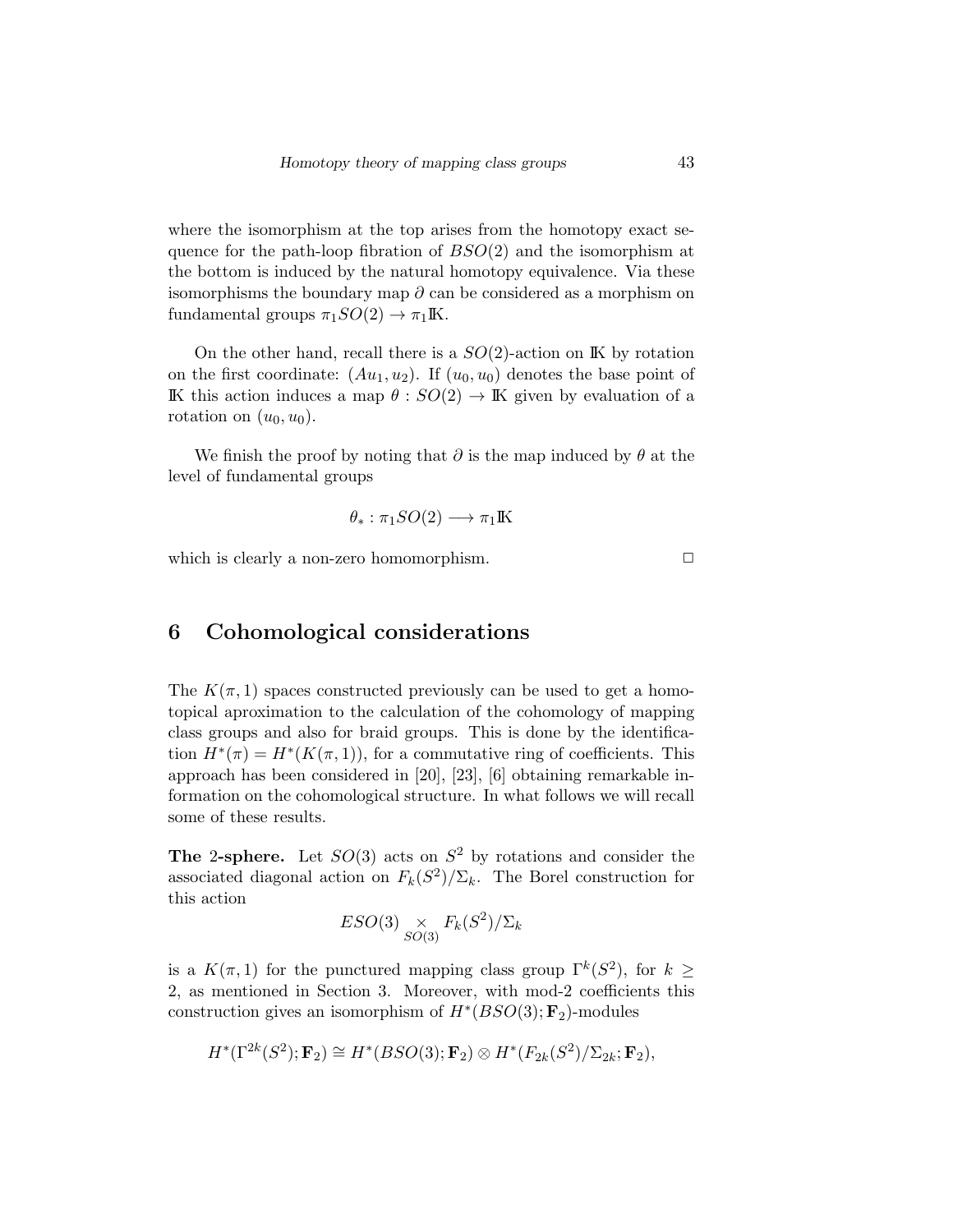where the cohomology  $H^*(F_{2k}(S^2)/\Sigma_{2k};\mathbf{F}_2)$  can be expressed in terms of the cohomology of braid groups ([9]). Calculations with coefficients in the sign representation  $\mathbf{F}(-1)$  and with mod-p coefficients can be obtained by considering certain models of function spaces involving the Borel construction above. See [6].

The projective plane. Recall the  $K(\pi, 1)$  space obtained in Theorem 4.3 for  $\Gamma^k(P^2)$  is the total space of a fibration with base  $BSO(3)$  and fiber  $F_k(\mathbf{P}^2)/\Sigma_k$ . It turns that its cohomology spectral sequence with coefficients mod-2 collapses at the  $E_2$ -term ([20]) and thus there is an isomorphism of modules

$$
H^*(\Gamma^k(\mathbf{P}^2); \mathbf{F}_2) \cong H^*(BSO(3); \mathbf{F}_2) \otimes H^*(F_k(\mathbf{P}^2)/\Sigma_k; \mathbf{F}_2)
$$

The Klein bottle. The case of the Klein bottle is also treated in [20]. The Borel fibration for the  $SO(2)$ -action

$$
F_k(\mathbb{K})/\Sigma_k \longrightarrow ESO(2) \underset{SO(2)}{\times} F_k(\mathbb{K})/\Sigma_k \longrightarrow BSO(2)
$$

has a collapsing spectral sequence on mod-2 cohomology and thus the cohomology of  $\Gamma^k(\mathbb{K})$  can be expressed as a direct product of modules:

$$
H^*(\Gamma^k(\mathbb{K});\mathbf{F}_2) \cong H^*(BSO(2);\mathbf{F}_2) \otimes H^*(F_k(\mathbb{K})/\Sigma_k;\mathbf{F}_2)
$$

The two isomorphisms above express that the mod-2 cohomology of punctured mapping classes is completely determined by the mod-2 cohomology of unordered configuration spaces of surfaces. In [20] this relation is used to obtain information about the cohomology of the groups  $\Gamma^k(\mathbb{P}^2)$  and  $\Gamma^k(\mathbb{K})$ . We recall the method in what follows.

First one considers the homology of  $F_k(M)/\Sigma_k$  as part of the homology of a larger space called the *labelled* configuration space  $C(M; X)$ , which is defined for a CW-complex  $X$  with basepoint  $*$  as the quotient

$$
C(M;X) = \left(\coprod_{j\geq 1} F_j(M) \underset{\Sigma_j}{\times} X^j\right) / \approx,
$$

where the relation  $\approx$  is generated by

$$
(m_1, \ldots, m_j; x_1, \ldots, x_j) \approx (m_1, \ldots, m_{j-1}; x_1, \ldots, x_{j-1}),
$$
 if  $x_j = *$ .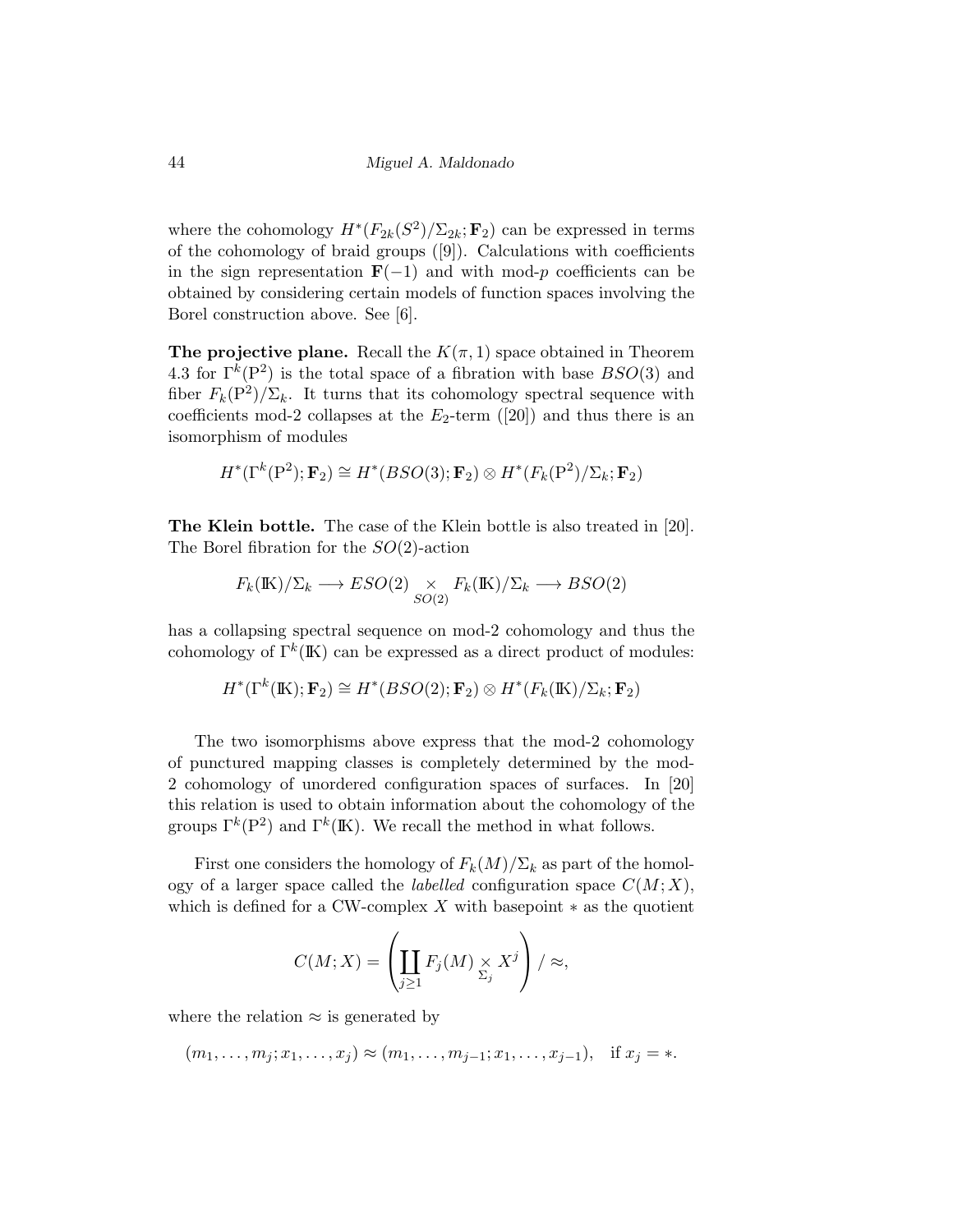This space is filtered by subspaces  $C_k(M; X)$  given by all configurations of lenght  $\leq k$  and stably splits ([5]) as the wedge of successive quotients  $D_k(M; X) = C_k(M; X)/C_{k-1}(M; X)$ . Thus there is a isomorphism on reduced homology

$$
\widetilde{H}_i C(M; X) \cong \bigoplus_{k=1}^{\infty} \widetilde{H}_i D_k(M; X).
$$

Moreover, in the case of  $X = S^n$  there is an explicit description of the mod-2 homology of  $C(M; S<sup>n</sup>)$  as a graded vector space ([7]) in terms of the homology of iterated loop spaces

(1) 
$$
H_*(C(M; S^n)) \cong \bigotimes_{q=0}^m H_*(\Omega^{m-q} S^{m+n})^{\otimes \beta_q}
$$

where  $\beta_q$  is q-th Betti number of M. Every factor on the right hand is an algebra with weights associated to its generators and the reduced homology of  $D_k(M; S^n)$  is the vector subspace generated by all elements of weight k.

On the other hand, it is easy to see ([7]) that the space  $D_k(M; S^n)$ is the Thom space of the  $n$ -fold sum of the  $k$ -dimensional vector bundle

$$
\eta: \mathbb{R}^k \underset{\Sigma_k}{\times} F_k(M)/\Sigma_k \longrightarrow F_k(M)/\Sigma_k.
$$

and thus there is an isomorphism  $H_*(F_k(M)/\Sigma_k) \cong H_{*+kn}(D_k(M; S^n)),$ the additive structure of the homology of unordered configurations can be found by counting generators of weight  $k$ . The isomorphism  $(1)$ above is valid for a general smooth compact manifold M of dimension m and coefficients in a field of characteristic zero. If the coefficients are different to  $\mathbf{F}_2$  the proof of the isomorphism (1) requires  $m + n$  to be odd.

When  $M$  is a surface the mod-2 homology of the labelled configuration space  $C(M; S^n)$  is given by the tensor product

$$
H_*(\Omega^2 S^{n+2})^{\otimes \beta_0} \otimes H_*(\Omega S^{n+2})^{\otimes \beta_1} \otimes H_*(S^{n+2})^{\otimes \beta_2},
$$

where  $\beta_0$ ,  $\beta_1$  and  $\beta_2$  are the mod-2 Betti numbers of M. More explicitly,

$$
H_*C(M; S^n) \cong \mathbf{F}_2[y_0, y_1, \dots, ]^{\otimes \beta_0} \otimes \mathbf{F}_2[x]^{\otimes \beta_1} \otimes (\mathbf{F}_2[u]/u^2)^{\otimes \beta_2},
$$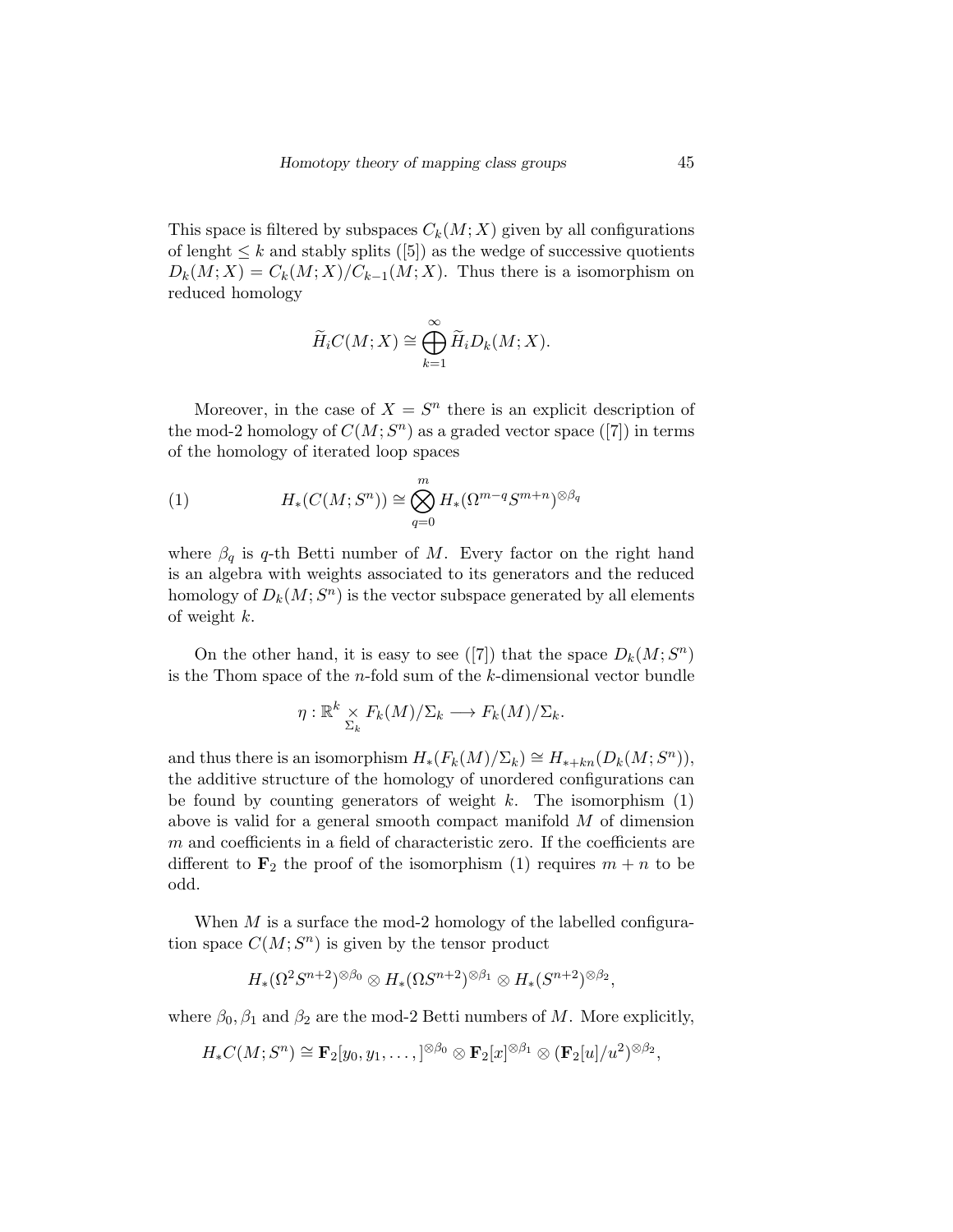where  $y_0$ , x and u are the fundamental classes on degrees  $n, n + 1$  and  $n+2$ , respectively, and  $y_j = Q_1^j$  $Q_1(y_0) = Q_1 Q_1 \cdots Q_1(y_0)$ . Here  $Q_1$  is the first Dyer-Lashof operation ([11]). The weights of all generators are given by

$$
\omega(u) = 1, \ \omega(y_j) = 2^j, \ \omega(x^i) = i, \quad \text{for } i = 1, 2, \dots
$$

Thus, for the genus  $g$  non-orientable closed surface  ${\cal N}_g$  the isomorphism has the form

$$
H_*(C(N_g; S^n)) \cong \mathbf{F}_2[y_0, y_1, \ldots] \otimes \mathbf{F}_2[x_1, x_2, \ldots, x_g] \otimes \mathbf{F}_2[u]/u^2,
$$

and a basis for  $\overline{H}_qD_k(N_g; S^n)$  consists of monomials of degree q of the form

$$
h = u^{e} x_1^{a_1} \dots x_g^{a_g} y_0^{b_0} y_1^{b_1} y_2^{b_2} \dots y_r^{b_r},
$$

for some  $r \geq 0$ ,  $e = 0, 1$  and  $a_i, b_j \geq 0$ , such that

$$
\omega(h) = e + \sum_{i=1}^{g} a_i + \sum_{j=0}^{r} 2^{j} b_j = k
$$

For  $k = 2$ , after counting the degrees of the monomials above one finds that  $\epsilon$ 

$$
H_q(F_2(N_g)/\Sigma_2; \mathbf{F}_2) = \begin{cases} \mathbf{F}_2 & \text{if } q = 0 \\ \mathbf{F}_2^{g+1} & \text{if } q = 1 \\ \mathbf{F}_2^{g^2+1} & \text{if } q = 2 \\ \mathbf{F}_2^g & \text{if } q = 3 \\ 0 & \text{otherwise} \end{cases}
$$

For  $k = 2$  and  $g = 1$ , one has

$$
H_q(F_2(\mathbf{P}^2)/\Sigma_2; \mathbf{F}_2) = \begin{cases} \mathbf{F}_2 & \text{if } q = 0 \\ \mathbf{F}_2^2 & \text{if } q = 1 \\ \mathbf{F}_2^2 & \text{if } q = 2 \\ \mathbf{F}_2 & \text{if } q = 3 \\ 0 & \text{otherwise} \end{cases}
$$

This can be compared with the calculations in [15] where the ring structure of  $H^*(F_2(P^2)/\Sigma_2)$  was obtained motivated by the symmetric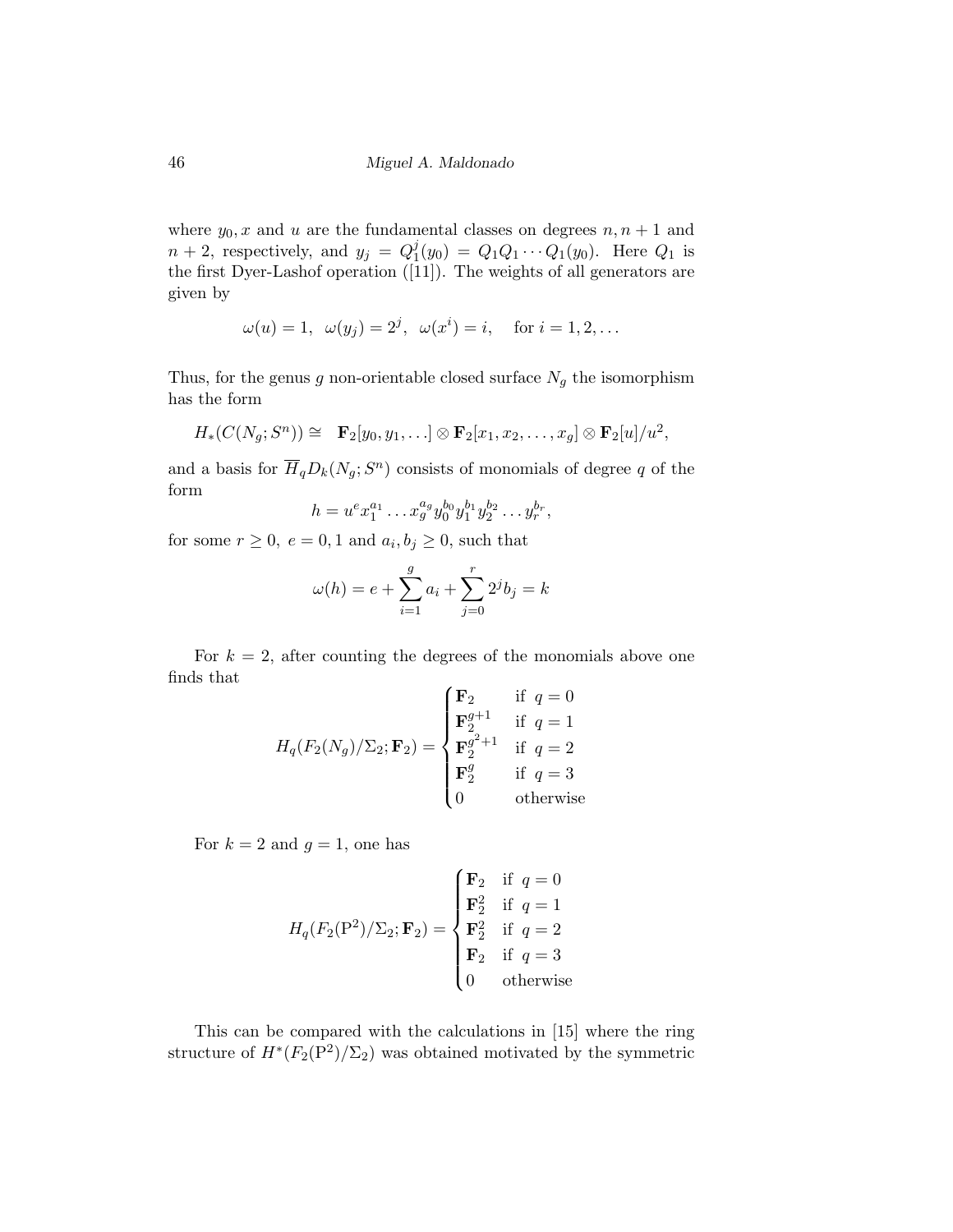topological complexity of real projective spaces  $P<sup>n</sup>$  and the problem of embeddings  $P^n \subset \mathbb{R}^m$ . The cohomology of  $F_2(P^2)/\Sigma_2$  is a truncated ring polynomial on two 1-dimensional variables, given in terms of the generator  $z \in H^1(\mathbb{P}^\infty)$ .

#### Acknowledgement

The author would like to thank the referee for its valuable comments during the preparation of the present work.

> Miguel A. Maldonado Unidad Académica de Matemáticas, Universidad Autónoma de Zacatecas, mmaldonado@mate.reduaz.mx

# References

- [1] Antonelli P. L.; Burghelea D.; Kahn, P.J., The non-finite homotopy type of some diffeomorphism groups, Topology, 11 (1972), 1–49.
- [2] Birman J.S., On braid groups, Comm. Pure Appl. Math., 22 (1969), 21–72.
- [3] Birman, J.S., Braids, Links and Mapping Class Groups, Ann. of Math. Stud., 82, Princeton University Press, 1974.
- [4] Birman, J.S., Hilden, H.M. On isotopies of homeomorphisms of Riemann surfaces, The Annals of Mathematics, 97:3 (1973), 424– 439.
- [5] Bödigheimer C. F., *Stable splittings of mapping spaces*, Algebraic Topology, Seattle, Wash. (1985), Lecture Notes in Mathematics, 1286 1987, 174–187.
- [6] Bödigheimer C. F.; Cohen F.; Peim M., Mapping class groups and function spaces, Contemporary Mathematics, 271 (2001), 17–31.
- [7] Bödigheimer C. F.; Cohen F.; Taylor L., On the homology of con*figuration spaces*, Topology, **28**:1 (1989), 111-123.
- [8] Brown K. S., Cohomology of Groups, Graduate Texts in Mathematics, Springer Verlag, 1982.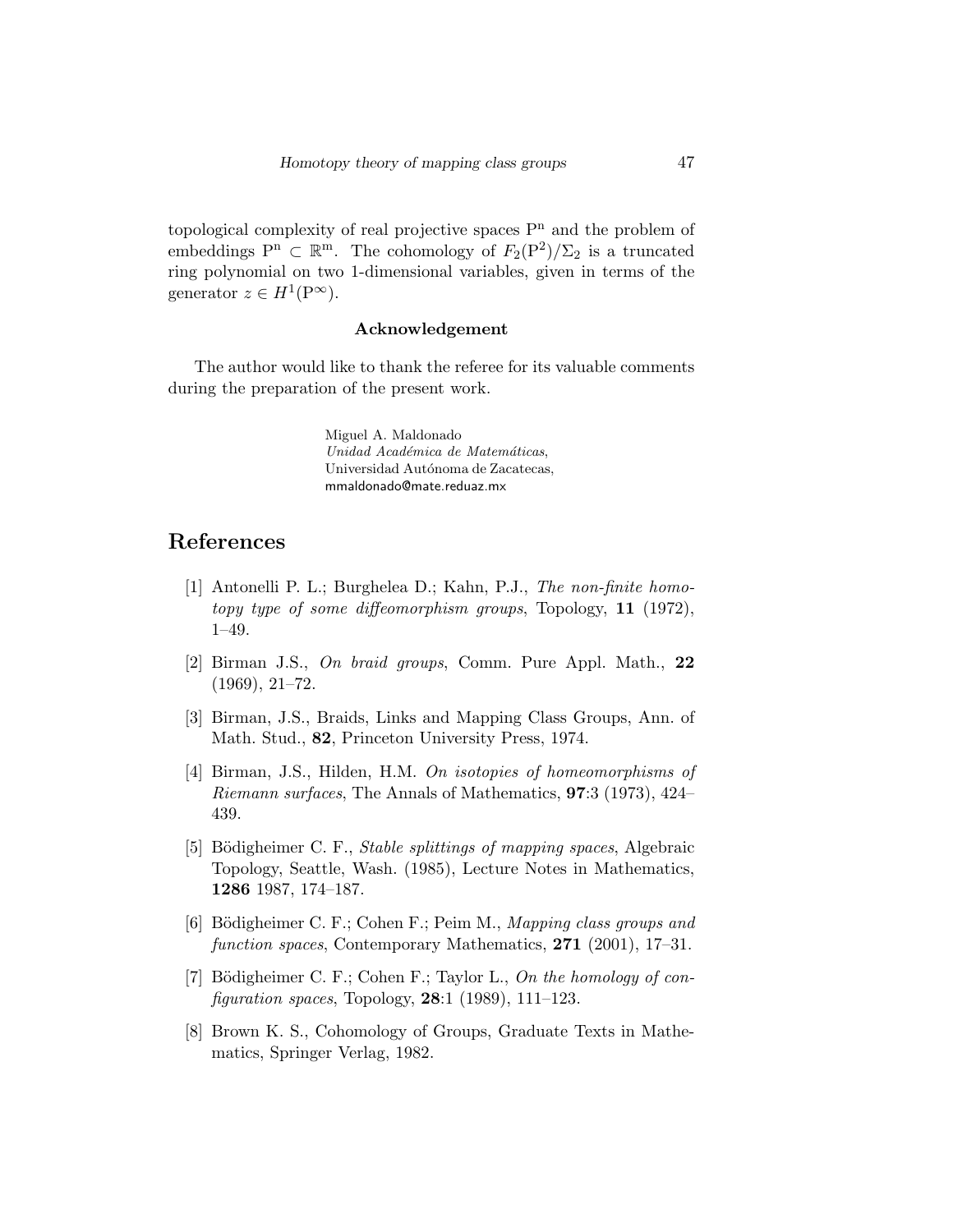#### 48 Miguel A. Maldonado

- [9] Cohen F. R., On the hyperelliptic mapping class groups, SO(3) and  $Spin<sup>c</sup>(3)$ , Amer. J. Math. 115 (1993), 389-434.
- [10] Cohen F.; Pakianathan J., Configuration spaces and briad groups, Course Notes.
- [11] Dyer E.; Lashof R. K., Homology of iterated loop spaces, Amer. J. Math., 84 (1962), 35–88.
- $[12]$  Earle C. J.; Eells J., A fibre bundle description of Teichmüller space, J. Differential Geometry, 3 (1969), 19–43.
- [13] Fadell E.; Neuwirth L., Configuration spaces, Math. Scand., 10 (1962), 111–118.
- [14] Fox, R.H., Neuwirth, L., The braid groups, Math. Scand., 10 (1962), 119–126.
- [15] González J., Symmetric topological complexity as the first obstruction in Goodwillie's Euclidean embedding tower for real projective spaces, Trans. Amer. Math. Soc., 363 (2011), 6713–6741.
- [16] Goldberg C. H., An exact sequence of braid groups, Math. Scand., 33 (1972), 69–82.
- $[17]$  Gramain A., Le type d'homotopie du groupe des difféomorphismes  $d'une surface compacte, Ann. scient. Ec. Norm. Sup.,  $6$  (1973)$ 53–66.
- [18] Imayoshi Y.; Taniguchi M., An Introduction to Teichmüller Spaces, Springer Verlag, Tokyo, 1992.
- [19] Korkmaz M., Mapping class groups of non-orientable surfaces, Geom. Dedicata, 89 (2002), 109–133.
- [20] Maldonado M. A., On the cohomology of mapping class groups for non-orientable surfaces, PhD thesis, Cinvestav-IPN, 2011.
- [21] Morita S., Geometry of Characteristic Classes, IWANAM Series in Modern Mathematics, American Mathematical Society, 2001.
- [22] tom Dieck T., Algebraic Topology, Ems Textbooks in Mathematics, European Mathematical Society, 2008.